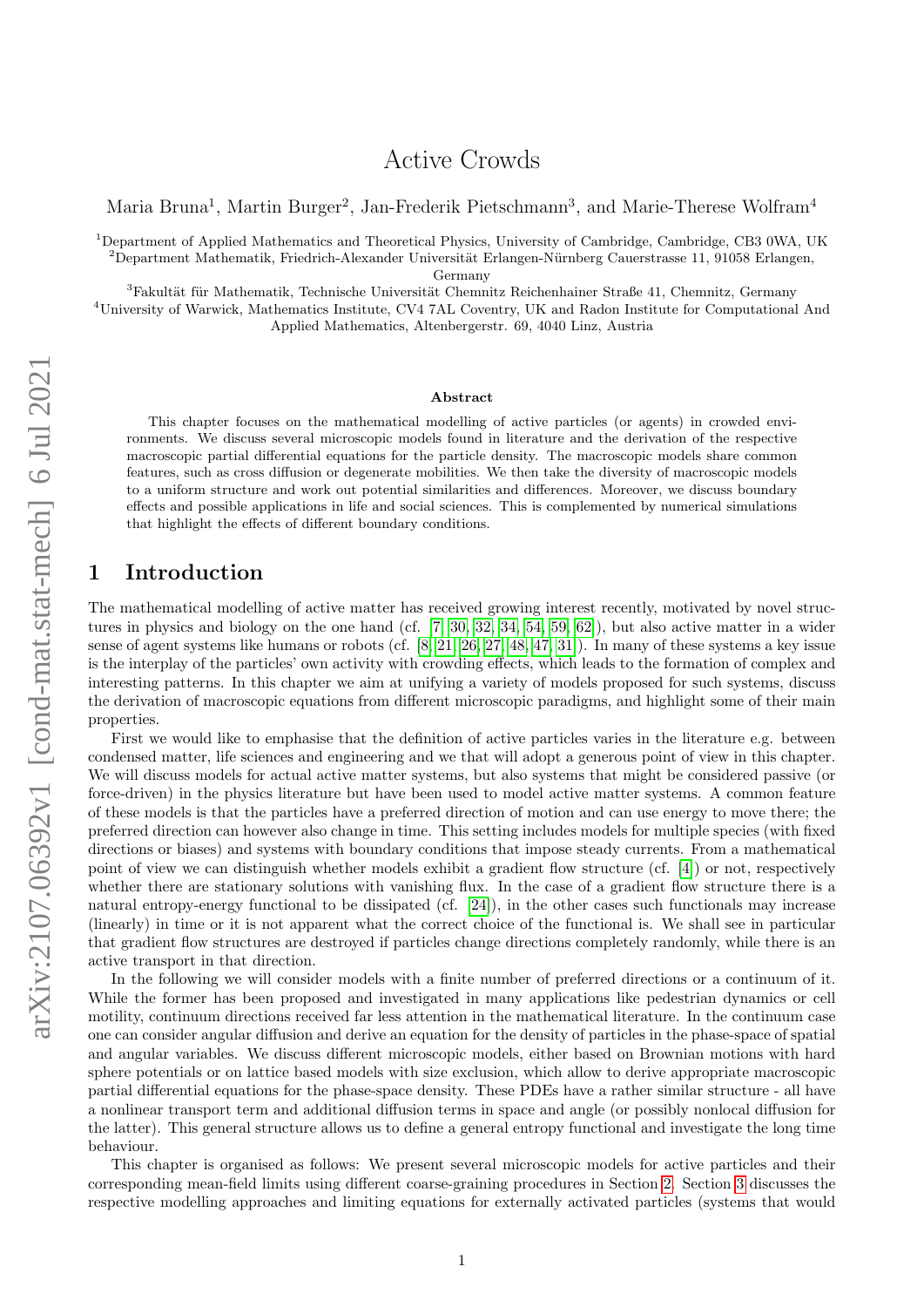be considered passive in the physics literature). We then present a general formulation of all these models and state their underlying properties, such as energy dissipation or a possible underlying gradient flow structure in Section [4.](#page-7-0) The important role of boundary conditions on the behaviour of these systems is discussed in Section [5.](#page-11-0) Section [6](#page-12-0) presents several examples of active and externally activated particle models in the life and social sciences. Numerical experiments illustrating the dynamics and behaviour of the respective dynamics are presented in Section [7.](#page-14-0)

Throughout this chapter we use the notion of particles or agents interchangeably. Furthermore we discuss the respective models on the line or in  $\mathbb{R}^2$ , with the obvious generalisation for three dimensions. We will also keep the presentation informal, assuming that all functions satisfy the necessary requirements to perform all limits and calculations.

## <span id="page-1-0"></span>2 Models for active particles

Here we discuss microscopic models for active particles and their corresponding macroscopic kinetic models using different coarse-graining procedures. The key ingredients of active particles is that, in addition to their positions, they have an orientation that determines the self-propulsion direction. We subdivide these models into continuous, discrete or hybrid random walks depending on how the position and the orientation of each particle is represented.

### 2.1 Continuous random walks

We consider N identical Brownian particles with free translational diffusion coefficient  $D_T$  moving in a periodic box  $\Omega \subset \mathbb{R}^2$  with unit area. Each particle has a position  $\mathbf{X}_i(t)$  and an orientation  $\Theta_i(t)$  with  $t > 0$ ,  $i = 1, \ldots, N$ , that determines the direction  $e(\Theta_i) = (\cos \Theta_i, \sin \Theta_i)$  of self-propulsion at constant speed  $v_0$ . The orientation  $\Theta_i$  also undergoes free rotational diffusion with diffusion coefficient  $D_R$ . In its more general form, particles interact through a pair potential  $u(r, \varphi)$  with total potential energy

<span id="page-1-4"></span>
$$
U = \chi \sum_{1 \le i < j \le N} u(|\mathbf{X}_i - \mathbf{X}_j| / \ell, |\Theta_i - \Theta_j|), \tag{1}
$$

where  $\chi$  and  $\ell$  represent the strength and the range in space of the potential u, respectively. The coupled equations of motion are:

<span id="page-1-1"></span>
$$
d\mathbf{X}_{i} = \sqrt{2D_{T}}d\mathbf{W}_{i} - \nabla_{\mathbf{x}_{i}}Udt + v_{0}\mathbf{e}(\Theta_{i})dt,
$$
\n(2a)

<span id="page-1-6"></span><span id="page-1-5"></span>
$$
d\Theta_i = \sqrt{2D_R}dW_i - \partial_{\theta_i}Udt.
$$
\n(2b)

We note that isotropic pair potentials  $(u = u(r)$  only) are more commonly used in the literature [\[10,](#page-18-6) [40\]](#page-19-7). Equa-tions [\(2\)](#page-1-1) are complemented with identically and independently distributed initial conditions,  $(\mathbf{X}_i(0), \Theta_i(0)) \sim$  $f_0(\mathbf{x}, \theta)$  and periodic boundary conditions on  $\Upsilon = \Omega \times [0, 2\pi)$  (we will discuss alternative boundary conditions later in section [5\)](#page-11-0).

The starting point for all is to define the joint probability density for N particles evolving according to the SDEs [\(2\)](#page-1-1), that is  $F_N(\vec{\xi}, t)$  with  $\vec{\xi} = (\xi_1, \ldots, \xi_N)$  and  $\xi_i = (\mathbf{x}_i, \theta_i)$ . Using the Chapman–Kolmogorov equation, we obtain

<span id="page-1-2"></span>
$$
\partial_t F_N(\vec{\xi}, t) = \sum_{i=1}^N \nabla_{\mathbf{x}_i} \cdot \left[ D_T \nabla_{\mathbf{x}_i} F_N - v_0 \mathbf{e}(\theta_i) F_N + \nabla_{\mathbf{x}_i} U(\vec{\xi}) F_N \right] + \partial_{\theta_i} \left[ D_R \partial_{\theta_i} F_N + \partial_{\theta_i} U(\vec{\xi}) F_N \right],\tag{3}
$$

for  $t \geq 0, \vec{\xi} \in \overline{\Upsilon}$ , where  $\overline{\Upsilon} \subseteq \Upsilon^N$  is the domain of allowed configurations (more on this below).

The goal is to obtain a macroscopic model for the one-particle density  $f(\xi, t)$ , that we can describe by picking the first particle since all particles are identical, i.e.

<span id="page-1-3"></span>
$$
f(\xi_1, t) = \int_{\Upsilon^N} F_N(\vec{\xi}) \delta(\xi - \xi_1) \mathrm{d}\vec{\xi}.\tag{4}
$$

To this end, keeping in mind all the particles are indistinguishable, we integrate [\(3\)](#page-1-2) with respect to  $\xi_2, \ldots, \xi_N$ . Using periodicity, all the terms for  $i \geq 2$  in the right-hand side of [\(3\)](#page-1-2) vanish, and we are left with:

$$
\partial_t f(\xi_1, t) = \nabla_{\mathbf{x}_1} \cdot [D_T \nabla_{\mathbf{x}_1} f - v_0 \mathbf{e}(\theta_1) f + \mathbf{U}_T(\xi_1, t)] + \partial_{\theta_1} [D_R \partial_{\theta_1} f + U_R(\xi_1, t)], \tag{5a}
$$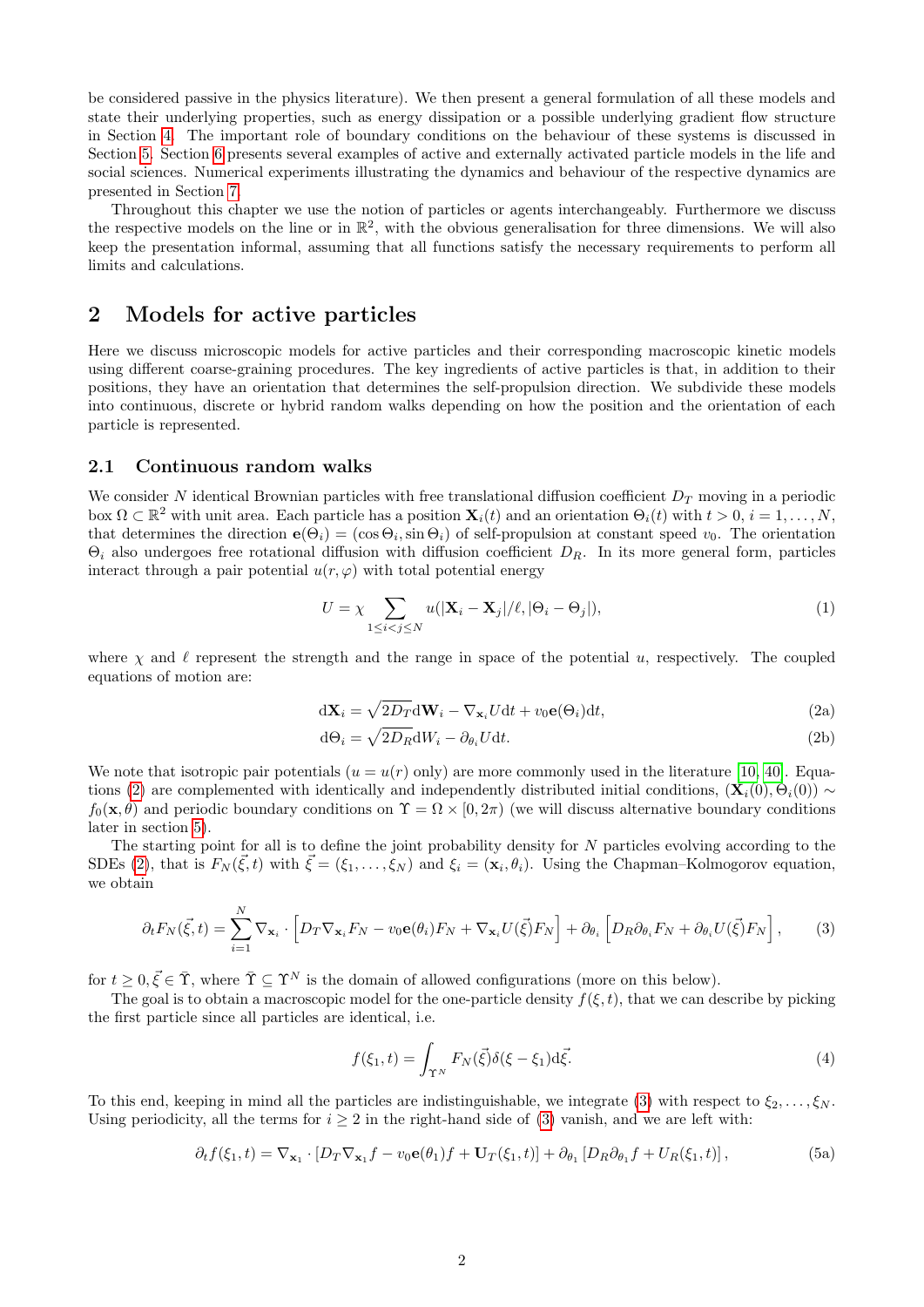with

$$
\mathbf{U}_{T}(\xi_{1},t) = \chi \int_{\Upsilon^{N-1}} F_{N}(\vec{\xi},t) \sum_{i=2}^{N} \nabla_{\mathbf{x}_{1}} u(|\mathbf{x}_{1} - \mathbf{x}_{i}|/\ell, |\theta_{1} - \theta_{i}|) d\xi_{2},..., d\xi_{N}
$$
\n
$$
= \chi(N-1) \int_{\Upsilon} F_{2}(\xi_{1},\xi_{2},t) \nabla_{\mathbf{x}_{1}} u(|\mathbf{x}_{1} - \mathbf{x}_{2}|/\ell, |\theta_{1} - \theta_{2}|) d\xi_{2},
$$
\n
$$
U_{R}(\xi_{1},t) = \chi \int_{\Upsilon^{N-1}} F_{N}(\vec{\xi},t) \sum_{i=2}^{N} \partial_{\theta_{1}} u(|\mathbf{x}_{1} - \mathbf{x}_{i}|/\ell, |\theta_{1} - \theta_{i}|) d\xi_{2},..., d\xi_{N}
$$
\n
$$
= \chi(N-1) \int_{\Upsilon} F_{2}(\xi_{1},\xi_{2},t) \partial_{\theta_{1}} u(|\mathbf{x}_{1} - \mathbf{x}_{2}|/\ell, |\theta_{1} - \theta_{2}|) d\xi_{2},
$$
\n(5c)

using that particles are undistinguishable, where  $F_2$  is the two-particle density

$$
F_2(\xi_1, \xi_2, t) = \int_{\Upsilon^{N-2}} F_N(\vec{\xi}, t) d\xi_3 \dots d\xi_N.
$$

Depending on the scalings  $\chi, \ell$  of the interaction potential u, we can expect different macroscopic limits of [\(2\)](#page-1-1). On the one end we can consider long-range weak repulsive interactions, and obtain a mean-field limit equation. On the other extreme, we can consider short and strong repulsive interactions (even hard-core interactions such as  $u(r) = +\infty$  if  $r < 1$ , and 0 otherwise), which lead to local nonlinear PDE models.

#### 2.1.1 Mean-field scaling

The mean-field scaling corresponds to  $\chi = 1/N$  and  $\ell = O(1)$  so that we have a weak and long range interaction in the limit of  $N \to \infty$ . In this limit, one expects propagation of chaos leading to

$$
F_2(\xi_1, \xi_2, t) \approx f(\xi_1, t) f(\xi_2, t).
$$

Substituting this into [\(5\)](#page-1-3) we arrive at

<span id="page-2-0"></span>
$$
\partial_t f(\xi_1, t) = \nabla_{\mathbf{x}_1} \cdot [D_T \nabla_{\mathbf{x}_1} f - v_0 \mathbf{e}(\theta_1) f + f \nabla_{\mathbf{x}_1} \mathcal{U}] + \partial_{\theta_1} [D_R \partial_{\theta_1} f + \partial_{\theta_1} \mathcal{U}], \tag{6a}
$$

with interaction term, taking  $N \to \infty$ ,

<span id="page-2-1"></span>
$$
\mathcal{U}(f) = \int_{\Upsilon} f(\xi_2, t) u(|\mathbf{x}_1 - \mathbf{x}_2|/\ell, |\theta_1 - \theta_2|) d\xi_2.
$$
 (6b)

In the case of an isotropic interaction potential, the term  $\partial_{\theta_1} \mathcal{U}$  in [\(6a\)](#page-2-0) drops and the interaction term [\(6b\)](#page-2-1) can be simplified to

<span id="page-2-2"></span>
$$
\mathcal{U}(f) = \int_{\Omega} \rho(\mathbf{x}_2, t) u(||\mathbf{x}_1 - \mathbf{x}_2||/\ell) d\mathbf{x}_2,
$$
\n(7)

where  $\rho$  is the spatial (macroscopic) density

$$
\rho(\mathbf{x},t) = \int_0^{2\pi} f(\mathbf{x},\theta,t) \, d\theta. \tag{8}
$$

The spatial density describes the probability that a particle is at position  $x$  at time t irrespective of its orientation. We obtain the following equation for  $\rho$  by integrating [\(6a\)](#page-2-0) with the potential [\(7\)](#page-2-2) with respect to  $\theta \in [0, 2\pi)$ and using periodicity:

$$
\partial_t \rho(\mathbf{x}_1, t) = \nabla_{\mathbf{x}_1} \cdot [D_T \nabla_{\mathbf{x}_1} \rho - v_0 \mathbf{p} + \rho \nabla_{\mathbf{x}_1} \mathcal{U}]. \tag{9}
$$

This equation is not closed as it depends on the polarisation p (also known as the order parameter):

$$
\mathbf{p}(\mathbf{x},t) = \int_0^{2\pi} \mathbf{e}(\theta) f(\mathbf{x}, \theta, t) \, d\theta.
$$
 (10)

The polarisation gives the average orientation of particles at position  $x$  at any given time  $t$ .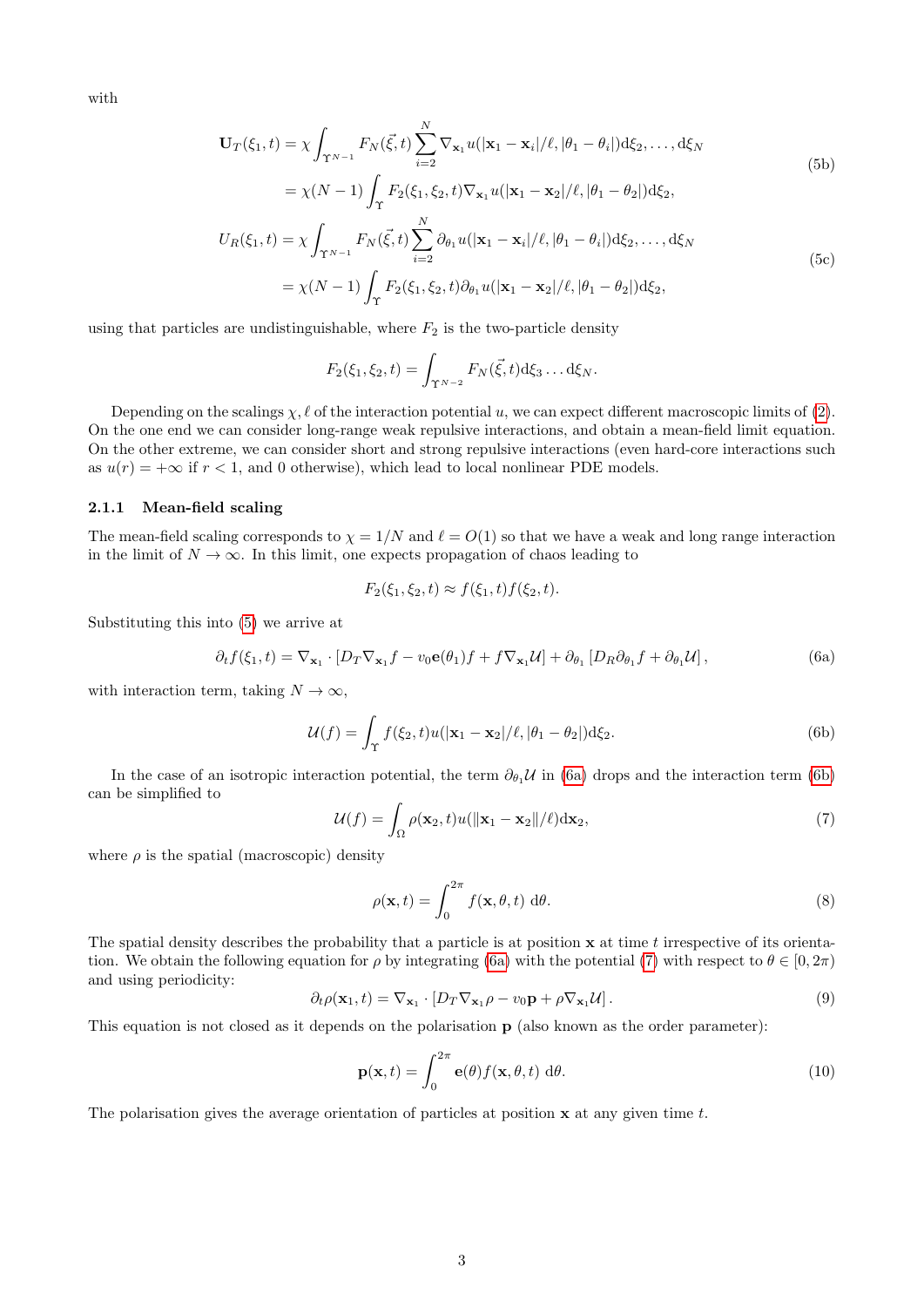#### <span id="page-3-4"></span>2.1.2 Excluded-volume interactions

Excluded-volume interactions are very common in biological applications and arise from the impenetrability between cells, bacteria, animals, etc. These are very strong and short-range interactions, whereby an individual only interacts locally in the range of its body size. For these reasons, the mean-field scaling is not suitable to model such interactions, which are often modelled using singular short-range potentials ( $\ell \ll 1$  in [\(1\)](#page-1-4)) or even hard-core potentials. Examples of interactions potentials used in the literature to model excluded-volume interactions include inverse power-law potentials (such as the Lennard-Jones potentials), exponential potentials (e.g. the Morse potential), or the Yukawa potential.

The following model, proposed by [\[58\]](#page-20-2), includes excluded-volume interactions via a short-range interaction potential  $u(r)$ :

$$
\partial_t f + \nabla \cdot (v_e(\rho) f \mathbf{e}(\theta)) = D_e(\phi) \Delta f + D_R \partial_\theta^2 f,\tag{11}
$$

where  $f = f(r, \theta, t)$ ,  $D_e(\phi)$  is an effective diffusion depending on how crowded the system is (given by  $\phi$ ), and  $v_e = v_0(1 - \phi \rho)$  is a nonlinear effective speed. The hydrodynamic equations for the spatial density  $\rho$  and the polarisation p are obtained by integrating [\(11\)](#page-3-0),

$$
\partial_t \rho + \nabla \cdot (v_e(\rho) \mathbf{p}) = D_e(\phi) \Delta \rho, \tag{12}
$$

<span id="page-3-1"></span><span id="page-3-0"></span>
$$
\partial_t \mathbf{p} + \nabla P(\rho) = D_e(\phi) \Delta \mathbf{p} - \mathbf{p},\tag{13}
$$

with so-called pressure  $P(\rho) = v_e(\rho)\rho/2$ . This model displays a motility-induced phase transition [\[58\]](#page-20-2): at low densities ( $\phi \rho$  small), the effective swimming speed is close to the free speed  $v_0$ , whereas at high densities, the effective swimming goes to zero. The result is a phase separation, which regions of high density where particles are trapped and do not move, and very dilute areas with fast speeds. This is shown via a linear stability analysis as well as numerical simulations of the microscopic system using the repulsive Weeks-Chandler-Andersen (WCA) potential (which corresponds to a truncated and shifted upwards Lennard–Jones potential). Through an adiabatic approximation, they cast equation [\(12\)](#page-3-1) into a gradient-flow of an effective free energy of the form of a conventional Ginzburg-Landau function. According to [\[58\]](#page-20-2), this is consistent with "the mapping of active phase separation onto that of passive fluids with attractive interactions through a global effective free energy".

An alternative derivation of a macroscopic model for active Brownian particles is considered in [\[16\]](#page-18-7) using the hard-core interaction potential,  $u(r) = +\infty$  for  $r < \epsilon$  and 0 otherwise. In this case, the microscopic model changes from [\(2\)](#page-1-1) to

<span id="page-3-2"></span>
$$
d\mathbf{X}_{i} = \sqrt{2D_{T}}d\mathbf{W}_{i} + v_{0}\mathbf{e}(\Theta_{i})dt, \qquad |\mathbf{X}_{i} - \mathbf{X}_{i}| > \epsilon, \forall j \neq i,
$$
\n(14a)

$$
d\Theta_i = \sqrt{2D_R}dW_i. \tag{14b}
$$

This represents particles as hard disks of diameter  $\epsilon$ : particles only sense each other when they come into contact, and they are not allowed to get closer than  $\epsilon$  to each other (mutual impenetrability condition). In comparison with the mean-field scaling, here instead the scaling is  $\chi = 1, \ell = \epsilon \ll 1$  so that each particle only interacts with the few particles that are within a distance  $O(\epsilon)$ , the interaction is very strong. Using the method of matched asymptotics, from [\(14\)](#page-3-2) one obtains to order  $\phi$  the following model:

$$
\partial_t f + v_0 \nabla \cdot [f(1 - \phi \rho) \mathbf{e}(\theta) + \phi \mathbf{p}f] = D_T \nabla \cdot [(1 - \phi \rho) \nabla f + 3\phi f \nabla \rho] + D_R \partial_\theta^2 f. \tag{15}
$$

Here  $\phi$  is the effective occupied area  $\phi = (N-1)\epsilon^2\pi/2$ . Model [\(15\)](#page-3-3) is obtained formally in the limit of  $\epsilon$  and  $\phi$ small. Note that this equation is consistent with the case  $N = 1$ : if there is only one particle, then  $\phi = 1$  and we recover a linear PDE (no interactions). The equation for the spatial density is

<span id="page-3-3"></span>
$$
\partial_t \rho + v_0 \nabla \cdot \mathbf{p} = D_T \nabla \cdot \left[ (1 + 2\phi \rho) \nabla \rho \right],\tag{16}
$$

which indicates the collective diffusion effect: the higher the occupied fraction  $\phi$ , the higher the effective diffusion coefficient. We note that, due to the nature of the excluded-volume interactions, models [\(11\)](#page-3-0) and [\(15\)](#page-3-3) are obtained via approximations (closure at the pair correlation function and matched asymptotic expansions, respectively) and no rigorous results are available. A nice exposition of the difficulties of going from micro to macro in the presence of hard-core non-overlapping constraints is given in [\[46\]](#page-19-8). In particular, they consider hard-core interacting particles in the context of congestion handling in crowd motion. In contrast to [\(14\)](#page-3-2), the dynamics involve only position and are deterministic. Collisions can then be handled via the projection of velocities onto the set of feasible velocities. In [\[46\]](#page-19-8) they do not attempt to derive a macroscopic model from the microscopic dynamics but instead propose a PDE model for the population density  $\rho(\mathbf{x}, t)$  that expresses the congestion assumption by setting the velocity to zero whenever  $\rho$  attains a saturation value (which they set to one).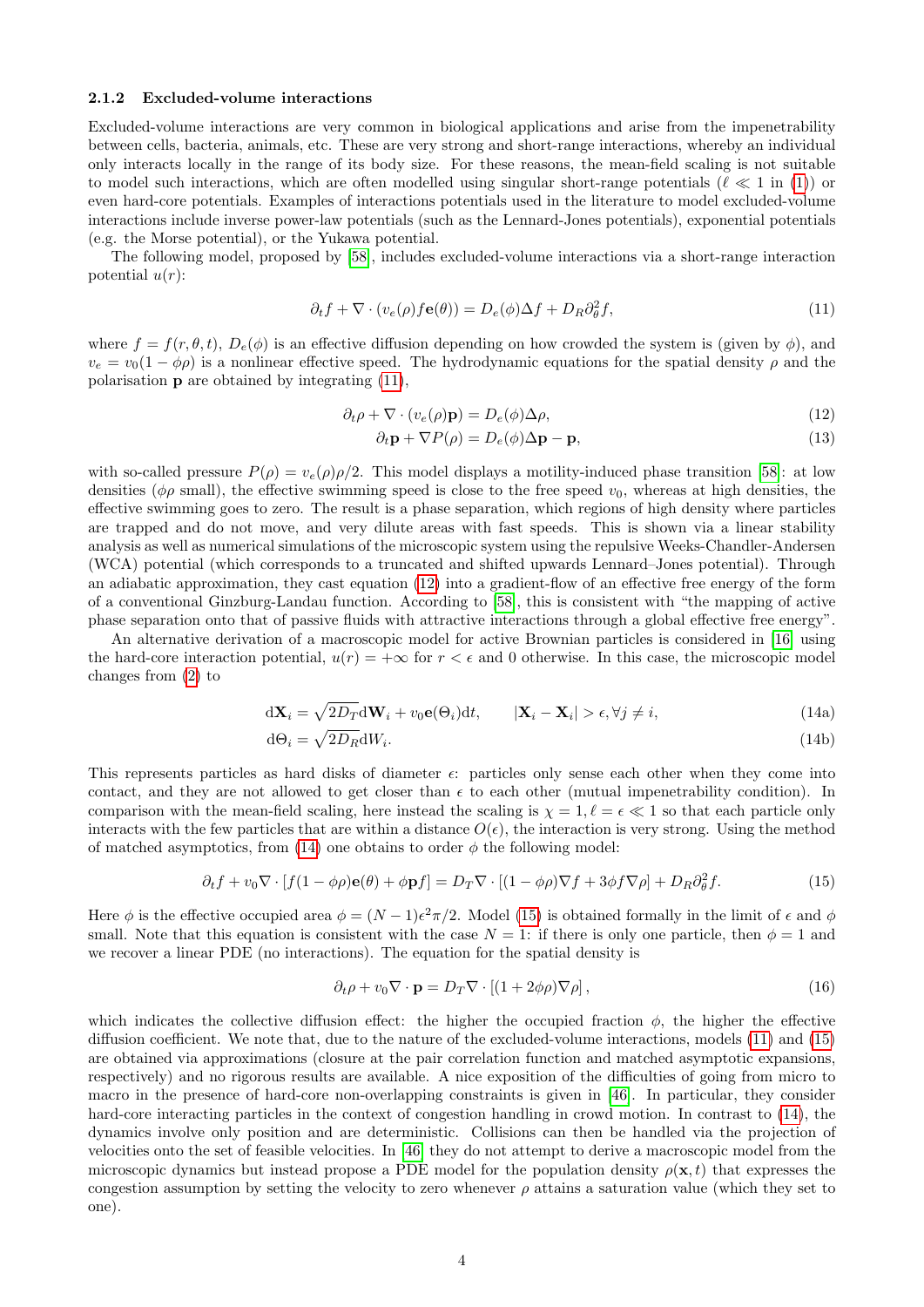### <span id="page-4-4"></span>2.2 Discrete random walks

Next we discuss fully discrete models for active particles with size exclusion effects. We start by considering a simple exclusion model for active particles on a one-dimensional lattice, which has been investigated in [\[42\]](#page-19-9). The brief description of the microscopic lattice model is as follows: N particles of size  $\epsilon$  evolve on a discrete ring of  $1/\epsilon$  sites, with occupancy  $\phi = \epsilon N \leq 1$ . Each lattice is occupied by at most one particle (thus modelling a size exclusion), and particles can either be moving left (− particles) or right (+ particles). The configuration can be represented using occupation numbers  $\sigma_i$  at site i with values in  $\{-1, 0, 1\}$ . The dynamics combine three mechanisms:

- (a) Diffusive motion: for each bond  $(i, i + 1)$ ,  $\sigma_i$  and  $\sigma_{i+1}$  are exchanged at rate  $D_T$ .
- (b) Self-propulsion and size exclusion: for each bond  $(i, i + 1)$ , a + particle in i jumps to  $i + 1$  if  $\sigma_{i+1} = 0$ ; or a – particle in  $i + 1$  jumps to i if  $\sigma_i = 0$  at rate  $\epsilon v_0$ .
- (c) Tumbling: particles switch direction  $\sigma_i \to -\sigma_i$  at rate  $\epsilon^2 \lambda$ .

Rescaling space and time as  $\epsilon i$  and  $\epsilon^2 t$  respectively, and starting from a smooth initial conditions, the macroscopic equations can be derived exactly as [\[42\]](#page-19-9)

$$
\partial_t f_+ + v_0 \partial_x [f_+(1 - \phi \rho)] = D_T \partial_{xx} f_+ + \lambda (f_- - f_+), \n\partial_t f_- - v_0 \partial_x [f_-(1 - \phi \rho)] = D_T \partial_{xx} f_- + \lambda (f_+ - f_-),
$$
\n(17)

where  $f_+$  and  $f_-$  are the probability densities corresponding to the + and − particles, respectively, and  $\rho =$  $f_{+} + f_{-}$ . Introducing the number densities

<span id="page-4-0"></span>
$$
r(\mathbf{x},t) = Nf_+(\mathbf{x},t), \qquad b(\mathbf{x},t) = Nf_-(\mathbf{x},t), \tag{18}
$$

which integrate to  $N_1$  and  $N_2$  respectively, we can rewrite [\(17\)](#page-4-0) as

<span id="page-4-5"></span>
$$
\partial_t r + v_0 \partial_x [r(1 - \bar{\rho})] = D_T \partial_{xx} r + \lambda (b - r),
$$
  
\n
$$
\partial_t b - v_0 \partial_x [b(1 - \bar{\rho})] = D_T \partial_{xx} b + \lambda (r - b),
$$
\n(19)

with  $\bar{\rho} = \epsilon(r + b)$ . One can also consider the same process in higher dimensions with a finite set of orientations  $e_k, k = 1, \ldots, m$ . The most straightforward generalisation of [\(17\)](#page-4-0) is to consider a two-dimensional square lattice with  $m = 4$  directions, namely  $e_1 = (1, 0), e_2 = (0, 1), e_3 = (-1, 0), e_4 = (0, -1)$  (see Fig. 1 in [\[42\]](#page-19-9)). In this case, the configuration would take five possible values,  $\sigma_i = \{-1, -i, 0, i, 1\}$  and the resulting macroscopic model would consist of a system of four equations for the densities of each subpopulations

<span id="page-4-1"></span>
$$
\partial_t f_k + v_0 \nabla \cdot [f_k(1 - \phi \rho) \mathbf{e}_k] = D_T \Delta f_k + \lambda (f_{k+1} + f_{k-1} - 2f_k), \qquad k = 1, ..., 4
$$
 (20)

where now  $\phi = \epsilon^2 N$ ,  $f_k(\mathbf{x}, t)$  stands for the probability density of particles going in the  $\mathbf{e}_k$  direction, and  $\rho = \sum_{k} f_k$ . Periodicity in angle implies that  $f_5 = f_1, f_{-1} = f_4$ .

Note how the model in [\[42\]](#page-19-9) differs from an asymmetric simple exclusion processes (ASEP) in that particles are allowed to swap places in the diffusive step (see (a) above). As a result, the macroscopic models [\(17\)](#page-4-0) and [\(20\)](#page-4-1) lack any cross-diffusion terms. We can also consider an actual ASEP process, in which simple exclusion is also added to the diffusive step, that is, point (a) above is replaced by

(a') Diffusive motion: a particle in i jumps to  $i + 1$  at rate  $D_T$  if  $\sigma_{i+1} = 0$  (and similarly to  $i - 1$ ).

In this case, the resulting macroscopic model is

<span id="page-4-2"></span>
$$
\partial_t f_k + v_0 \nabla \cdot [f_k(1 - \phi \rho) \mathbf{e}_k] = D_T \nabla \cdot [(1 - \phi \rho) \nabla f_k + \phi f_k \nabla \rho] + \lambda (f_{k+1} + f_{k-1} - 2f_k), \qquad k = 1, \dots, 4. \tag{21}
$$

#### <span id="page-4-3"></span>2.3 Hybrid random walks

In the previous two subsections we have discussed models that consider both the position and the orientation as continuous, or discrete. Here we discuss hybrid random walks, that is, when positions are continuous and orientations finite, or vice-versa.

The first hybrid model we consider is an active exclusion process whereby the orientation is a continuous process in  $[0, 2\pi)$  evolving according to a Brownian motion with diffusion  $D_R$ , [\(2b\)](#page-1-5), while keeping the position evolving according to a discrete asymmetric exclusion process (ASEP) [\[16\]](#page-18-7). The advantage of this approach is to avoid the anisotropy imposed by the underlying lattice. Here we present the model in two-dimensions so that we can compare it to the models presented above.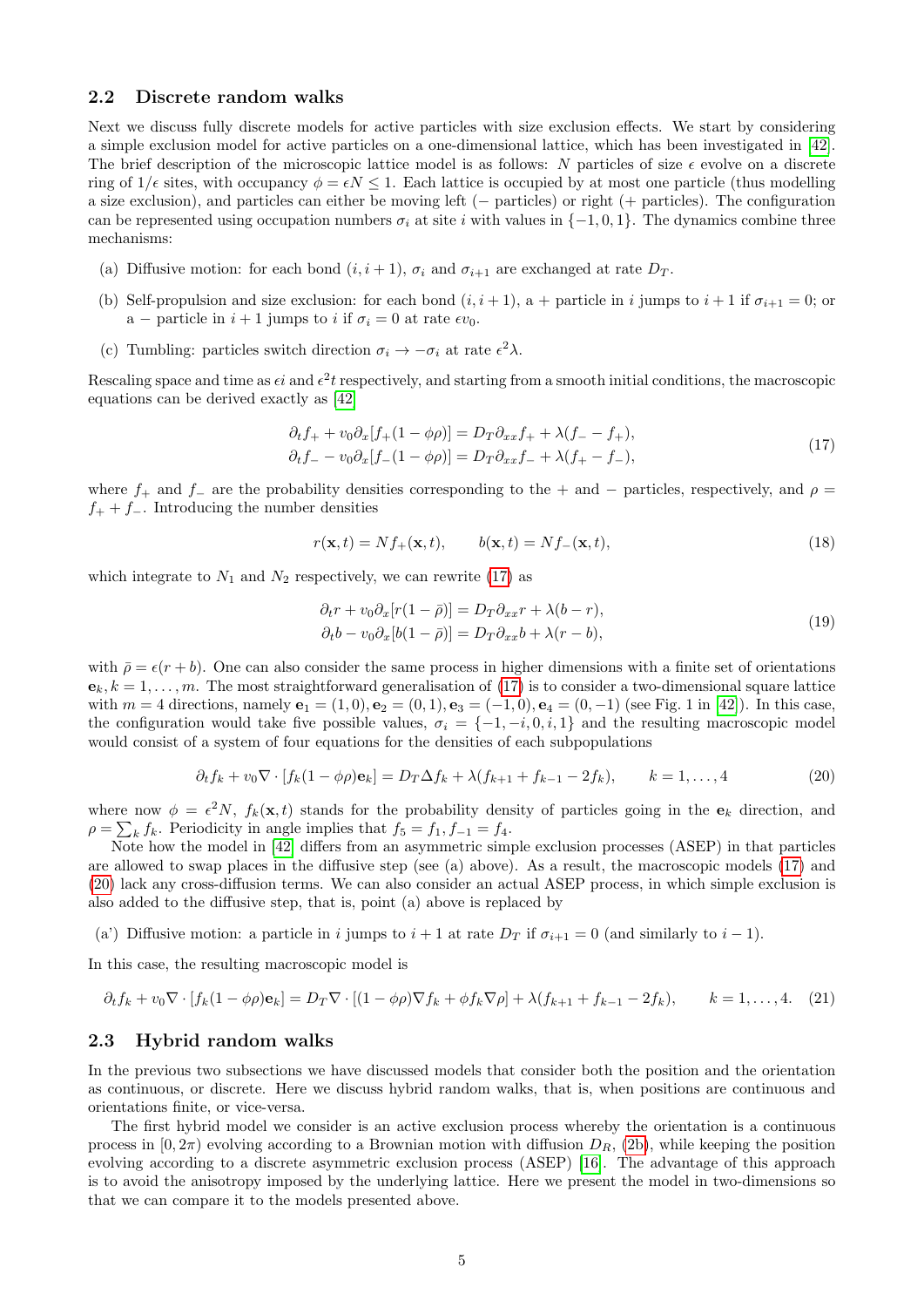We consider a square lattice with spacing  $\epsilon$  and orientations  $e_k$ ,  $k = 1, \ldots, 4$  as given above. A particle at lattice site x can jump to neighbouring sites  $x + \epsilon e_k$  if the latter is empty at a rate  $\pi_k(\theta)$  that depends on its orientation  $\theta$ , namely

<span id="page-5-0"></span>
$$
\pi_k(\theta) = \alpha_{\epsilon} \exp(\beta_{\epsilon} \mathbf{e}(\theta) \cdot \mathbf{e}_k),
$$

where  $\alpha_{\epsilon} = D_T/\epsilon^2$  and  $\beta_{\epsilon} = v_0 \epsilon/(2D_T)$ . Therefore, the diffusive and self-propulsion mechanisms in [\(17\)](#page-4-0) are now accounted for together: jumping in the direction opposite to your orientation reduces the rate to  $\sim \alpha_{\epsilon}(1-\beta_{\epsilon}),$ whereas the there is a positive bias  $\sim \alpha_{\epsilon}(1+\beta_{\epsilon})$  towards jumps in the direction pointed to by  $\mathbf{e}(\theta)$ . The tumbling (point 3 above) is replaced by a rotational Brownian motion. Taking the limit  $\epsilon \to 0$  while keeping the occupied fraction  $\phi = N\epsilon^2$  finite one obtains the following macroscopic model for  $f = f(\mathbf{x}, \theta, t)$ 

$$
\partial_t f + v_0 \nabla \cdot [f(1 - \phi \rho) \mathbf{e}(\theta)] = D_T \nabla \cdot ((1 - \phi \rho) \nabla f + \phi f \nabla \rho) + D_R \partial_\theta^2 f. \tag{22}
$$

This model can be directly related to the fully discrete model [\(21\)](#page-4-2): they are exactly the same if one considers [\(21\)](#page-4-2) as the discretised-in-angle version of [\(22\)](#page-5-0) by identifying

<span id="page-5-5"></span><span id="page-5-2"></span>
$$
D_R \partial_\theta^2 f_k \approx D_R \frac{f_{k+1} + f_{k-1} - 2f_k}{(2\pi/m)^2},
$$

that is,  $\lambda = D_R m^2/(2\pi^2)$ , where m is the number of orientations in the fully discrete model.

The other possible hybrid model is to consider a continuous random walk with interactions in space [\(2a\)](#page-1-6), while only allowing a finite number of orientations,  $\Theta_i \in \{\theta_1, \ldots, \theta_m\}$ . In its simplest setting, we can consider that  $\theta_k$  are equally spaced in  $[0, 2\pi)$  and a constant switching rate  $\lambda$  between the neighbouring angles. The N particles evolve according to the stochastic model:

$$
d\mathbf{X}_{i} = \sqrt{2D_{T}}d\mathbf{W}_{i} - \nabla_{\mathbf{x}_{i}}Udt + v_{0}\mathbf{e}(\Theta_{i})dt,
$$
\n(23a)

$$
\Theta_i = \{\theta_k\}_{k=1}^m, \quad \theta_k \xrightarrow{\lambda} \theta_{k+1} \pmod{2\pi}, \quad \theta_k \xrightarrow{\lambda} \theta_{k-1} \pmod{2\pi}.
$$
 (23b)

If we assume exclude-volume interactions through a hard-core potential, the resulting model is [\[60\]](#page-20-3)

<span id="page-5-1"></span>
$$
\partial_t f_k + v_0 \nabla \cdot [f_k(1 - \phi \rho) \mathbf{e}_k + \phi \mathbf{p} f_k] = D_T \nabla \cdot [(1 - \phi \rho) \nabla f_k + 3\phi f_k \nabla \rho] + \lambda (f_{k+1} + f_{k-1} - 2f_k), \tag{24}
$$

where  $\rho = \sum_{k=1}^m f_k$ ,  $\mathbf{p} = \sum_{k=1}^m f_k \mathbf{e}(\theta_k)$ , and  $\mathbf{e}_k = \mathbf{e}(\theta_k)$ . The density  $f_k(\mathbf{x}, t)$  represents the probability of finding a particle at position **x** at time t with orientation  $\theta_k$  (naturally, we identify  $f_{m+1} = f_1$  and  $f_{-1} = f_m$ ). Here  $\phi = (N-1)\epsilon^2 \pi/2$  represents the effective excluded region as in [\(15\)](#page-3-3). We note how this model is consistent with the continuous model [\(15\)](#page-3-3), in that if we had discretised angle in (15) we would arrive at the cross-diffusion reaction model [\(24\)](#page-5-1).

A variant of the hybrid model [\(23\)](#page-5-2) is to allow for jumps to arbitrary orientations instead of rotations of  $2\pi/m$ , namely, from  $\theta_k$  to  $\theta_j$  (mod  $2\pi$ ),  $j \neq k$ , at a constant rate  $\lambda$  independent of the rotation. This is a convenient way to model the tumbles of a run-and-tumble process, such as the one used to describe the motion of E. Coli [\[9\]](#page-18-8), see also §[6.2.](#page-13-0) In this case, the reaction term in  $(24)$  changes to

<span id="page-5-3"></span>
$$
\partial_t f_k + v_0 \nabla \cdot [f_k(1 - \phi \rho) \mathbf{e}(\theta_k) + \phi \mathbf{p} f_k] = D_T \nabla \cdot [(1 - \phi \rho) \nabla f_k + 3\phi f_k \nabla \rho] + \lambda \sum_{j \neq k} (f_j - f_k). \tag{25}
$$

We may generalise the jumps in orientation by introducing a turning kernel  $T(\theta, \theta')$  as the probability density function for a rotation from  $\theta'$  to  $\theta$ . That is, if  $\Theta_i(t)$  is the orientation of the *i*th particle at time t and the jump occurs at  $t^*$ ,

$$
T(\theta, \theta') d\theta = \mathbb{P}\left\{\theta \leq \Theta_i(t^*_+) \leq \theta + d\theta \mid \Theta_i(t^*_-) = \theta'\right\}.
$$

Clearly for mass conservation we require that  $\int T(\theta, \theta') d\theta = 1$ . The jumps may only depend on the relative orientation  $\theta - \theta'$  in the case of a homogeneous and isotropic medium, in which case  $T(\theta, \theta') \equiv T(\theta - \theta')$ . This is the case of the two particular examples above: in [\(24\)](#page-5-1), the kernel is

$$
T(\theta, \theta') = \frac{1}{2} \left[ \delta(\theta - \theta' - \Delta) + \delta(\theta - \theta' + \Delta) \right], \qquad \Delta = \frac{2\pi}{m},
$$

whereas the rotation kernel in [\(25\)](#page-5-3) is

$$
T(\theta, \theta') = \frac{1}{m-1} \sum_{k=1}^{m-1} \delta(\theta - \theta' + k\Delta), \qquad \Delta = \frac{2\pi}{m},
$$

where the argument of the delta function is taken to be  $2\pi$ -periodic. If the turning times  $t^*$  are distributed according to a Poisson process with intensity  $\lambda$ , the resulting macroscopic model for the phase density  $f =$  $f(\mathbf{x}, \theta, t)$  with a general turning kernel T becomes

<span id="page-5-4"></span>
$$
\partial_t f + v_0 \nabla \cdot [f(1 - \phi \rho) \mathbf{e}(\theta) + \phi \mathbf{p} f] = D_T \nabla \cdot [(1 - \phi \rho) \nabla f + 3\phi f \nabla \rho] - \lambda f + \lambda \int_0^{2\pi} T(\theta, \theta') f(\mathbf{x}, \theta', t) d\theta'. \tag{26}
$$

We note that the microscopic process associated with  $(26)$  is continuous (and not hybrid) if the support of T has positive measure.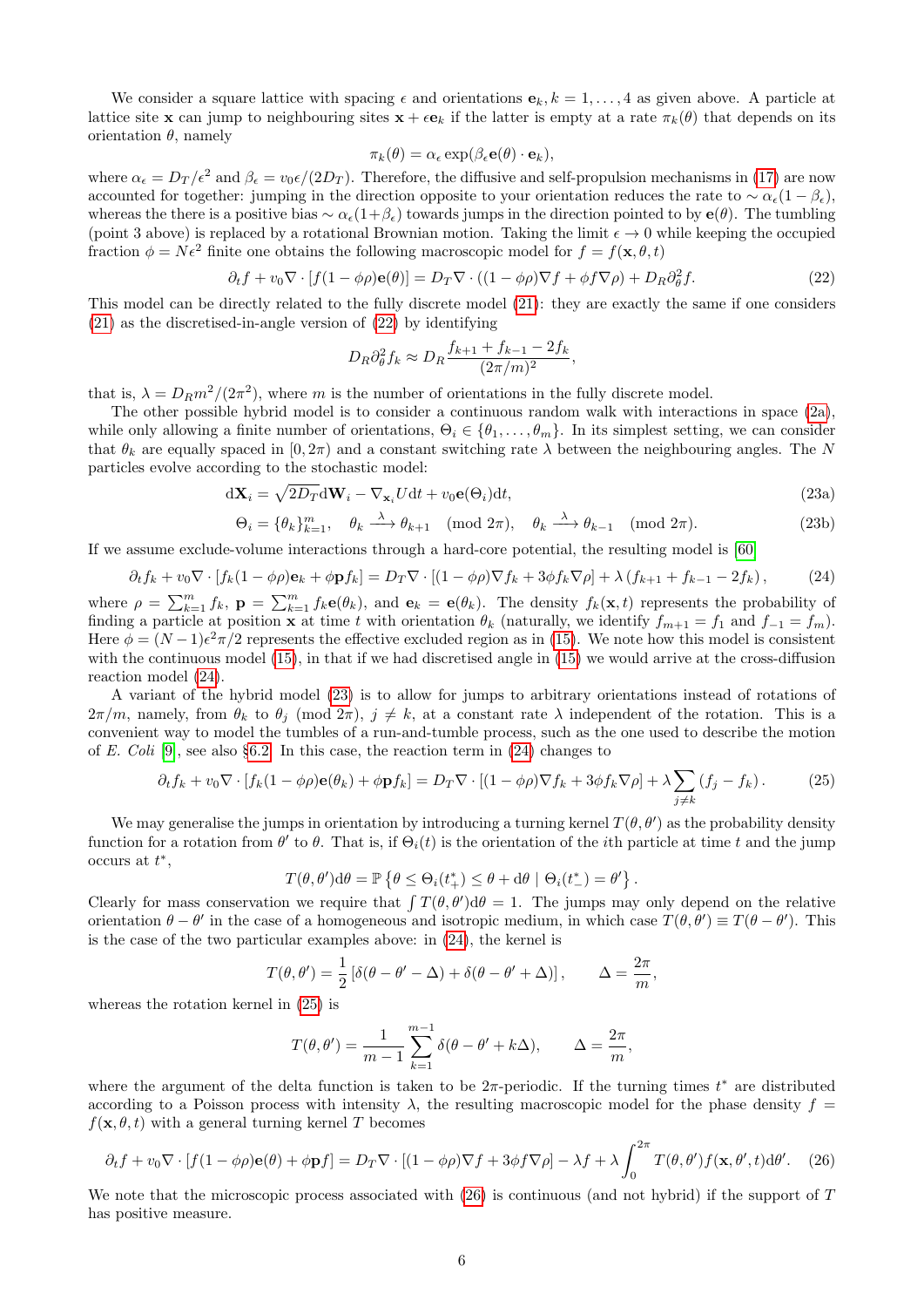## <span id="page-6-0"></span>3 Models for externally activated particles

In this section we go from active to passive particles and consider models with time reversal at the microscopic level. As mentioned in the introduction, the defining factor of active matter models is the self-propulsion term, which makes them out-of-equilibrium. Mathematically, this can be expressed by saying that even the microscopic model lacks a gradient-flow structure (either due to the term  $\mathbf{e}(\theta)$  in the transport term, see [\(15\)](#page-3-3), or the reaction terms in  $(17)$ ,  $(20)$ , see section [4\)](#page-7-0).

In the previous section we have seen the role the orientation  $\theta$  plays. If it is kept continuous, the resulting macroscopic model is of kinetic type for the density  $f(\mathbf{x}, \theta, t)$ . If instead only a fixed number m of orientations are allowed, then these define a set of  $m$  species, whereby all the particles in the same species have the same drift term. This motivates the connection to cross-diffusion systems for passive particles, which are obtained by turning off the active change in directions in the models of section [2](#page-1-0) and look at the resulting special cases. This is a relevant limit in many applications, such as in pedestrian dynamics (see section [6.1\)](#page-12-1). Once the orientations are fixed, we are left with two possible passive systems: either originating from a spatial Brownian motion or a spatial ASEP discrete process.

### 3.1 Continuous models

The starting point is the microscopic model [\(2\)](#page-1-1) taking the limit  $D_R \to 0$ . We could still keep the interaction potential as depending on the relative orientations, which would lead to different self- and cross-interactions (which might be useful in certain applications). Here for simplicity we assume interactions are all the same regardless of the orientations:

<span id="page-6-1"></span>
$$
d\mathbf{X}_{i} = \sqrt{2D_{T}}d\mathbf{W}_{i} - \nabla_{\mathbf{x}_{i}}Udt + v_{0}\mathbf{e}(\Theta_{i})dt,
$$
\n(27a)

$$
\Theta_i(t) = \theta_k, \qquad \text{if } i \in \mathcal{I}_k, \qquad k = 1, \dots, m,
$$
\n
$$
(27b)
$$

where  $\mathcal{I}_k$  is the set of particles belonging to species k. The number of particles in each species is  $|\mathcal{I}_k| = N_k$ . The mean-field limit of [\(27\)](#page-6-1) is given by (taking  $N = \sum_{k} N_k \to \infty$  as in [\(6a\)](#page-2-0))

$$
\partial_t f_k(\mathbf{x}, t) = \nabla_\mathbf{x} \cdot \left[ D_T \nabla_\mathbf{x} f_k - v_0 \mathbf{e}(\theta_k) f_k + f_k \nabla_\mathbf{x} (u * \rho) \right],\tag{28}
$$

and  $\rho(\mathbf{x},t) = \sum_k f_k$ . For consistency with the active models, here we do not take  $f_k$  to be probability densities but to integrate to the relative species fraction, whereas as before the total density  $\rho$  has unit mass:

<span id="page-6-5"></span><span id="page-6-2"></span>
$$
\int_{\Omega} f_k(\mathbf{x}, t) d\mathbf{x} = \frac{N_k}{N}, \qquad \int_{\Omega} \rho(\mathbf{x}, t) d\mathbf{x} = 1.
$$
\n(29)

Thus  $f_k = f_k(\mathbf{x}, t)$  describes the probability that a particle is at position  $\mathbf{x}$  at time t, and is in the  $\mathcal{I}_k$  set.

The microscopic model  $(27)$  with the interaction term U replaced by a hard-core potential for particles with diameter  $\epsilon$  can be dealt with via the method of matched asymptotics. In this case, the resulting cross-diffusion model is

$$
\partial_t f_k + v_0 \nabla \cdot [f_k \mathbf{e}_k + \phi_{kl} (\mathbf{e}_l - \mathbf{e}_k) f_k f_l] = D_T \nabla \cdot [(1 + \phi_{kk} f_k) \nabla f_k + \phi_{kl} (3f_k \nabla f_l - f_l \nabla f_k)], \qquad l \neq k,
$$
 (30)

where  $\phi_{kk} = (N_k - 1)N/N_k \epsilon^2 \pi$ ,  $\phi_{kl} = N \epsilon^2 \pi/2$  for  $l \neq k$ , and  $f_k(\mathbf{x}, t)$  are defined as above. This model was first derived in [\[14\]](#page-18-9) for just two species but in a slightly more general context, whereby particles many have different sizes and diffusion coefficients (also, note that in [\[14\]](#page-18-9), [\(30\)](#page-6-2) appears written in terms of probability densities). Equation [\(30\)](#page-6-2) can be directly related to model [\(24\)](#page-5-1) with  $\lambda = 0$  if in both models we assume  $N_k$  large enough such that  $N_k - 1 \approx N_k, N - 1 \approx N$ :

<span id="page-6-3"></span>
$$
\partial_t f_k + v_0 \nabla \cdot [f_k(1 - \phi \rho) \mathbf{e}(\theta_k) + \phi \mathbf{p} f_k] = D_T \nabla \cdot [(1 - \phi \rho) \nabla f_k + 3 \phi f_k \nabla \rho], \qquad (31)
$$

where  $\phi = N \epsilon^2 \pi/2$ ,  $\rho = \sum_k f_k$ , and  $\mathbf{p} = \sum_k f_k \mathbf{e}(\theta_k)$ . Model [\(31\)](#page-6-3) is the cross-diffusion system for red and blue particles studied in [\[15\]](#page-18-10) in disguise. First, set the number of species to  $m = 2$  and define the number densities

<span id="page-6-6"></span>
$$
r(\mathbf{x},t) = Nf_1(\mathbf{x},t), \qquad b(\mathbf{x},t) = Nf_2(\mathbf{x},t), \tag{32}
$$

which integrate to  $N_1$  and  $N_2$  respectively. Then define the potentials  $V_r = -(v_0/D_T) \mathbf{e}(\theta_1) \cdot \mathbf{x}$  and  $V_b =$  $-(v_0/D_T)$ **e** $(\theta_2) \cdot \mathbf{x}$ . In terms of these new quantities, system [\(31\)](#page-6-3) becomes

$$
\partial_t r = D_T \nabla \cdot \left[ (1 + 2\varphi r - \varphi b) \nabla r + 3\varphi r \nabla b + r \nabla V_r + \varphi r b \nabla (V_b - V_r) \right],\tag{33a}
$$

$$
\partial_t b = D_T \nabla \cdot \left[ (1 + 2\varphi b - \varphi r) \nabla b + 3\varphi b \nabla r + b \nabla V_b + \varphi r b \nabla (V_r - V_b) \right],\tag{33b}
$$

where  $\varphi = \epsilon^2 \pi/2$ . This is exactly the cross-diffusion system for particles of the same size and diffusivity studied in [\[15\]](#page-18-10) for  $d = 2$  (see Eqs. ([1](#page-6-4)1) in [15]).<sup>1</sup>

<span id="page-6-4"></span><sup>&</sup>lt;sup>1</sup>We note a typo in [\[15\]](#page-18-10): the coefficient  $\beta$  below system (11) should have read  $\beta = (2d - 1)\gamma$ .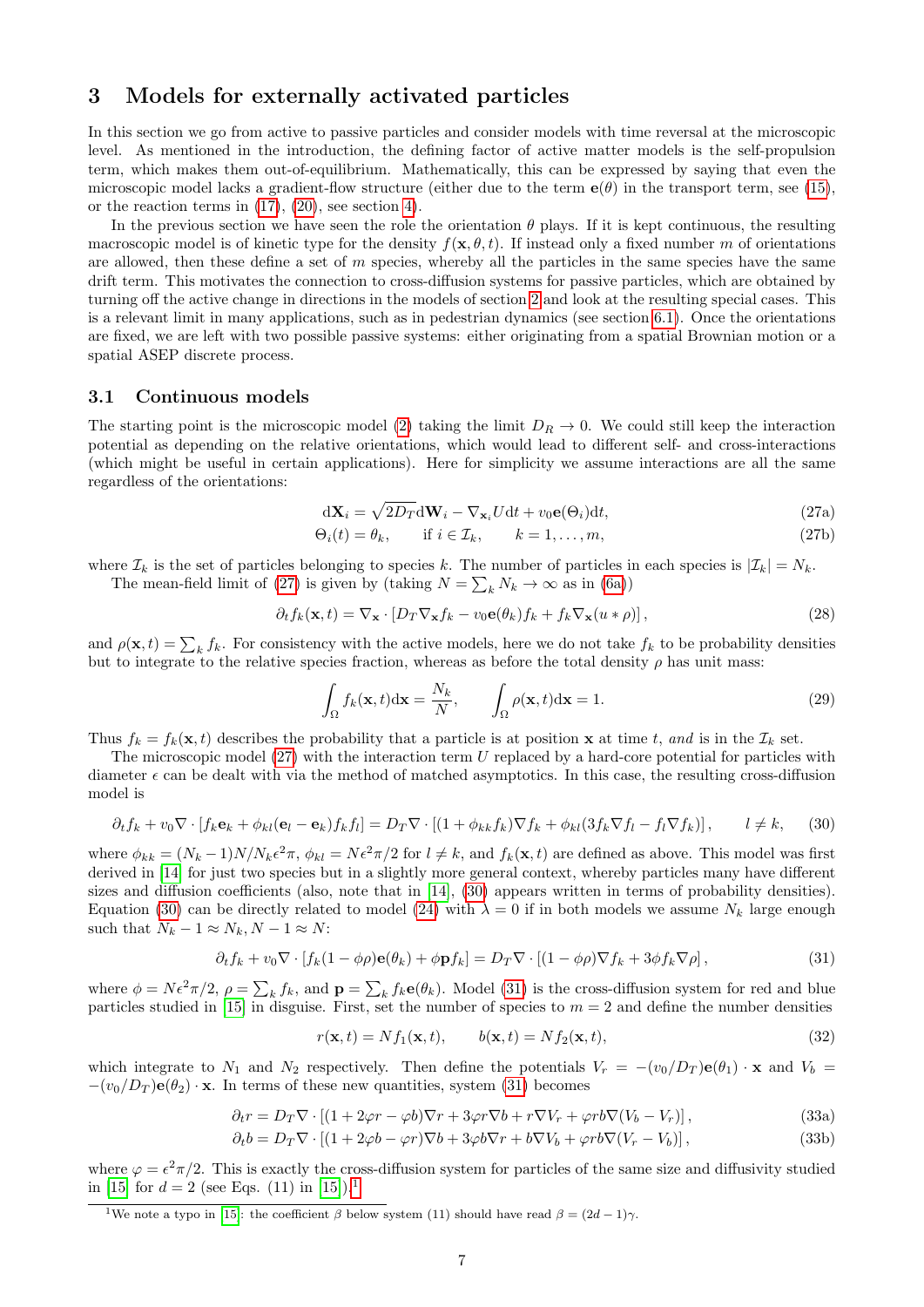### <span id="page-7-5"></span>3.2 Discrete models

In this category there are discrete processes in space without changes in orientations. The most well-known model in the context of excluded-volume interactions is ASEP, which was used above in combination of either continuous change in angle, see [\(22\)](#page-5-0), or discrete jumps, see [\(21\)](#page-4-2). We obtain the corresponding passive process by either setting  $D_R$  or  $\lambda$  to zero, respectively. The resulting model in either case is

$$
\partial_t f_k + v_0 \nabla \cdot [f_k(1 - \phi \rho) \mathbf{e}(\theta_k)] = D_T \nabla \cdot [(1 - \phi \rho) \nabla f_k + \phi f_k \nabla \rho], \qquad k = 1, \dots, m,
$$
\n(34)

where  $f_k$  satisfy [\(29\)](#page-6-5) as before, and  $\phi = N\epsilon^2$ . We notice three differences with its continuous passive counterpart [\(31\)](#page-6-3): in the latter, the effective occupied fraction  $\phi$  has a factor of  $\pi/2$ , the coefficient in the cross-diffusion term  $f_k \rho$  has a factor in three, and the transport term has an additional nonlinearity that depends on the polarisation. The cross-diffusion system [\(34\)](#page-7-1) was derived in [\[56\]](#page-20-4) and analysed in [\[23\]](#page-18-11) for two species ( $m = 2$ ). Specifically, if we introduce the number densities r, b and general potentials  $V_r$ ,  $V_b$  as above, it reads

<span id="page-7-4"></span><span id="page-7-1"></span>
$$
\partial_t r = D_T \nabla \cdot \left[ (1 - \bar{\rho}) \nabla r + r \nabla \bar{\rho} + r (1 - \bar{\rho}) \nabla V_r \right] \tag{35a}
$$

$$
\partial_t b = D_T \nabla \cdot \left[ (1 - \bar{\rho}) \nabla b + b \nabla \bar{\rho} + b (1 - \bar{\rho}) \nabla V_b \right],\tag{35b}
$$

where  $\bar{\rho} = \epsilon^2(r+b) = \epsilon^2(N_1f_1+N_2f_2)$  $\bar{\rho} = \epsilon^2(r+b) = \epsilon^2(N_1f_1+N_2f_2)$  $\bar{\rho} = \epsilon^2(r+b) = \epsilon^2(N_1f_1+N_2f_2)$  (compare with (3.7)-(3.8) in [\[23\]](#page-18-11)).<sup>2</sup>

## <span id="page-7-0"></span>4 General model structure

We now put the models presented in the previous sections into a more general picture. We assume that  $f = f(\mathbf{x}, \theta, t)$ , where  $\theta$  is a continuous variable taking values in  $[0, 2\pi)$  or a discrete variable taking values  $\theta_k$ for  $k = 1, \ldots, m$  (ordered increasingly on  $[0, 2\pi)$ ). In the latter case we shall also use the notation  $f_k(\mathbf{x}, t) =$  $f(\mathbf{x}, \theta_k, t)$ . We also recall the definition of the space density  $\rho$  and the polarisation p:

$$
\rho(\mathbf{x},t) = \int_0^{2\pi} f(\mathbf{x},\theta,t) d\mu(\theta) \text{ and } \mathbf{p}(\mathbf{x},t) = \int_0^{2\pi} \mathbf{e}(\theta) f(\mathbf{x},\theta,t) d\mu(\theta),
$$

where the integral in  $\theta$  is either with respect to the Lebesgue measure for continuum angles or with respect to a discrete measure (a finite sum) for discrete angles.

The models presented have the following general model structure:

<span id="page-7-3"></span>
$$
\partial_t f + v_0 \nabla \cdot (f((1 - \phi \rho) \mathbf{e}(\theta) + a\phi \mathbf{p}f)) = D_T \nabla \cdot (\mathcal{B}_1(\rho) \nabla f + \mathcal{B}_2(f) \nabla \rho) + D_R \Delta_\theta f. \tag{36}
$$

with  $a \in \{0, 1\}$ . In [\(36\)](#page-7-3) the derivative operator  $\nabla$  is the standard gradient with respect to the spatial variable x, while the Laplacian  $\Delta_{\theta}$  is either the second derivative  $\partial_{\theta\theta}$  with respect to  $\theta$  in the continuous case, the second order difference

$$
\Delta_{\phi} f = \mathcal{D}^2 f = (f_{k+1} + f_{k-1} - 2f_k)
$$

with cyclic extension of the index  $k$ , or the graph Laplacian with uniform weights

$$
\Delta_{\phi} f = \mathcal{D}_G f = \sum_{j \neq k} (f_j - f_k).
$$

Let us mention that similar structures and results hold true for graph Laplacians with other non-negative weights. We provide an overview of the respective differential operators and constants for most of the presented models in Table [1.](#page-8-0)

Small and large speed Natural scaling limits for the general system [\(36\)](#page-7-3) are the ones for large and small speed, i.e.  $v_0 \to 0$  and  $v_0 \to \infty$ , respectively. The first case is rather obvious, since at  $v_0 = 0$  the model is purely diffusive, i.e.

$$
\partial_t f = D_T \nabla \cdot (\mathcal{B}_1(f,\rho) \nabla f + \mathcal{B}_2(f,\rho) \nabla \rho) + D_R \Delta_\theta f.
$$

The model can then be written as a gradient flow structure (respectively a generalised gradient structure in the case of discrete angles, see for example [\[44,](#page-19-10) [49\]](#page-19-11)) for an entropy of the form

$$
\mathcal{E}(f) = \int \int f \log f \, \mathrm{d}\mathbf{x} \, \mathrm{d}\theta + c \int (1 - \rho) \log(1 - \rho) \, \mathrm{d}\mathbf{x},\tag{37}
$$

<span id="page-7-2"></span><sup>&</sup>lt;sup>2</sup>In the system (3.7)-(3.8) of [\[23\]](#page-18-11), r and b are volume concentrations, thus having a factor of  $\epsilon^2$  compared to those used in [\(35\)](#page-7-4), and the diffusivities of the two species are 1 and  $D$  instead of  $D_T$  for both.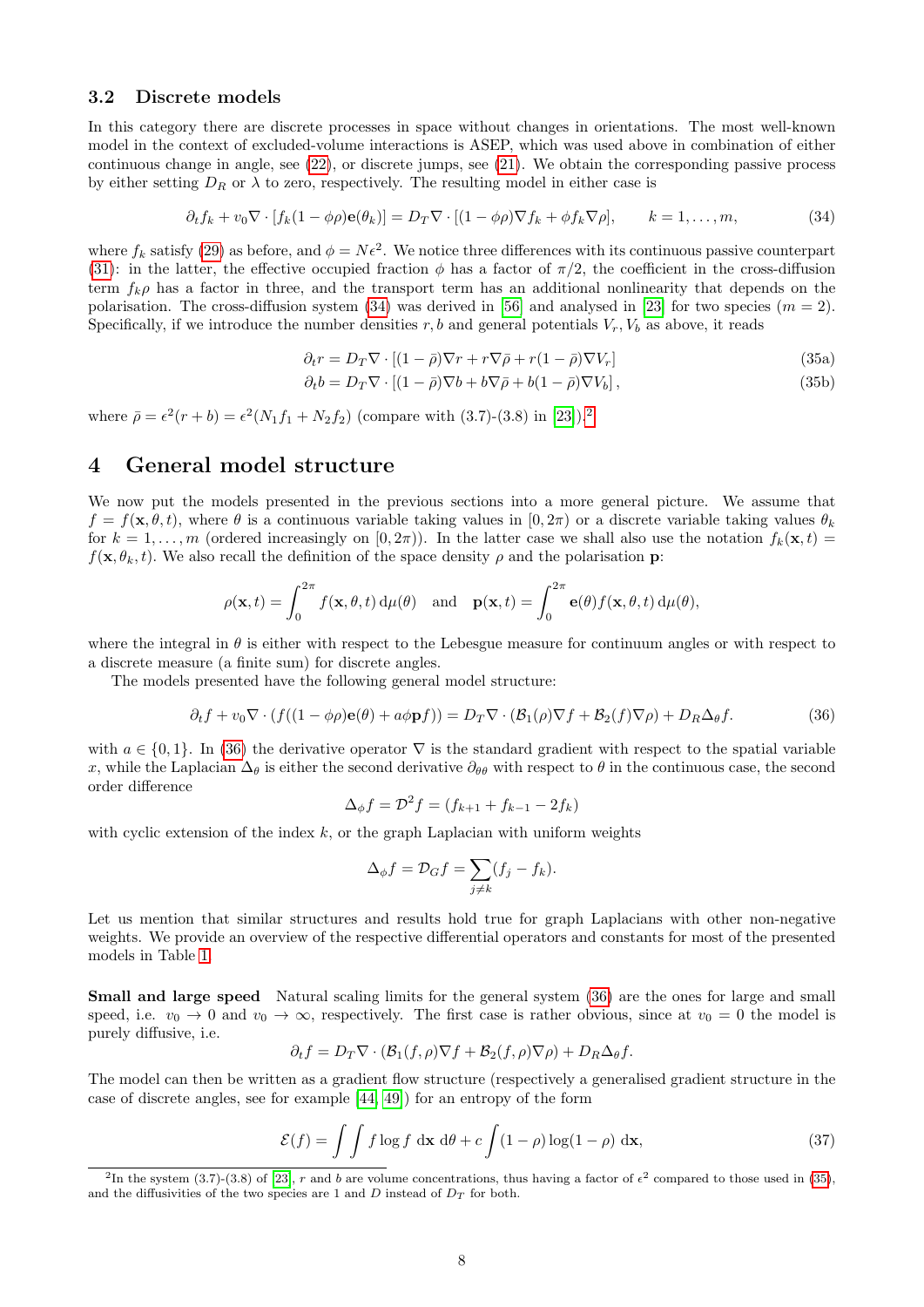| Eq. Nr. | $\Delta_{\theta}$         | $\alpha$       | $\mathcal{B}_1$ | $\mathcal{B}_2$ | $D_R$           |
|---------|---------------------------|----------------|-----------------|-----------------|-----------------|
| (11)    | $\partial_{\theta\theta}$ | $\theta$       | 1               | $\theta$        | > 0             |
| (15)    | $\partial_{\theta\theta}$ | 1              | $(1-\phi\rho)$  | $3\phi f$       | > 0             |
| (20)    | $\mathcal{D}^2$           | $\theta$       |                 | $\theta$        | $= \lambda > 0$ |
| (21)    | $\mathcal{D}^2$           | $\theta$       | $(1-\phi\rho)$  | $\phi f$        | $= \lambda > 0$ |
| (22)    | $\partial_{\theta\theta}$ | $\overline{0}$ | $(1-\phi\rho)$  | $\phi f$        | > 0             |
| (24)    | $\mathcal{D}^2$           | $\mathbf{1}$   | $(1-\phi\rho)$  | $3\phi f$       | > 0             |
| (25)    | $\mathcal{D}_G$           | 1              | $(1-\phi\rho)$  | $3\phi f$       | > 0             |
| (30)    |                           | $\theta$       | $(1-\phi\rho)$  | $3\phi f$       | $\theta$        |
| (34)    |                           | $\theta$       | $(1-\phi\rho)$  | $\phi f$        | $\theta$        |

<span id="page-8-0"></span>Table 1: Table recasting most models in the general form of [\(36\)](#page-7-3).

with  $c \in \{0, 1, 3\}$  corresponding to the coefficients of  $\mathcal{B}_2$ . In the case of small  $v_0$  the gradient flow structure is broken, but we still expect the diffusive part to dominate. In particular we expect long-time convergence to a unique stationary solution.

In the case  $v_0 \to \infty$  there are two relevant time scales. At a small time scale, i.e.  $\tau = \frac{L}{v_0}$ , where L is a typical length scale, the evolution is governed by the first order equation

$$
\partial_t f + \nabla \cdot (f((1 - \phi \rho) \mathbf{e}(\theta) + a\phi \mathbf{p}f)) = 0.
$$

The divergence of the corresponding velocity field  $u = ((1 - \phi \rho) \mathbf{e}(\theta) + a\phi \mathbf{p})$  is given by

$$
\nabla \cdot u = -\phi \nabla \rho \cdot \mathbf{e}(\theta) + a\phi \nabla \cdot \mathbf{p}.
$$

In particular in the case of  $a = 0$  we see that the question of expansion or compression of the velocity field is determined by the angle between  $\nabla \rho$  and the unit vector  $e(\theta)$ . Unless  $\nabla \rho = 0$ , the velocity field is compressible for a part of the directions and expansive for the opposite directions. A consequence to be expected is the appearance of patterns with almost piecewise constant densities. Inside the structures with constant densities  $(\nabla \rho = 0)$  the velocity field is incompressible, while the compression or expansion arises at the boundaries of such regions. This is rather described by a large time scale, i.e. the equation without time rescaling. Then one expects a slow interface motion, which is also observed in numerical simulations. In a simple case with only one direction this has been made precise in [\[17\]](#page-18-12).

**Small and large rotational diffusion** The limit of small rotational diffusion  $D_R = 0$  corresponds to a more standard nonlinear Fokker-Planck system with a given linear potential.

$$
\partial_t f + v_0 \nabla \cdot (f((1 - \phi \rho) \mathbf{e}(\theta) + a\phi \mathbf{p})) = D_T \nabla \cdot (\mathcal{B}_1(f, \rho) \nabla f + \mathcal{B}_2(f, \rho) \nabla \rho).
$$

Models of this kind have been investigated previously, see for example [\[23,](#page-18-11) [22\]](#page-18-13). They tend to develop patterns such as jams or lanes, depending on the initial condition. This happens in particular for large speeds  $v_0$ .

The case of large rotational diffusion  $D_R \to \infty$  will formally lead to f being constant with respect to  $\theta$  at leading order. The corresponding equation at leading order can thus be obtained by averaging [\(36\)](#page-7-3) in  $\theta$ . Since f does not depend on  $\theta$  the polarisation is zero, that is

$$
\mathbf{p} = \int_0^{2\pi} f\mathbf{e}(\theta) \, \mathrm{d}\theta = 0,
$$

and the transport term drops out in all the models. Indeed the nonlinear diffusion terms in any case average to linear diffusion with respect to x. Hence, the evolution of  $f$  at leading order is governed by a linear diffusion equation.

#### 4.1 Wasserstein gradient flows

We have seen in the previous subsection that several models for externally activated particle have an underlying gradient flow structure, which should ideally be maintained in the mean field limit. Adams et al. [\[1\]](#page-15-1) showed in their seminal work that then the Wasserstein metric arises naturally in the mean-field limit (under suitable scaling assumptions). However, this limit is only well understood in a few cases (for example for point particles) and rigorous results are often missing. In case of excluded-volume effects, as discussed in subsections [2.1.2](#page-3-4) and [2.3,](#page-4-3) the only known rigorous continuum models are derived in 1D [\[53,](#page-19-12) [11,](#page-18-14) [33\]](#page-19-13), with only approximate models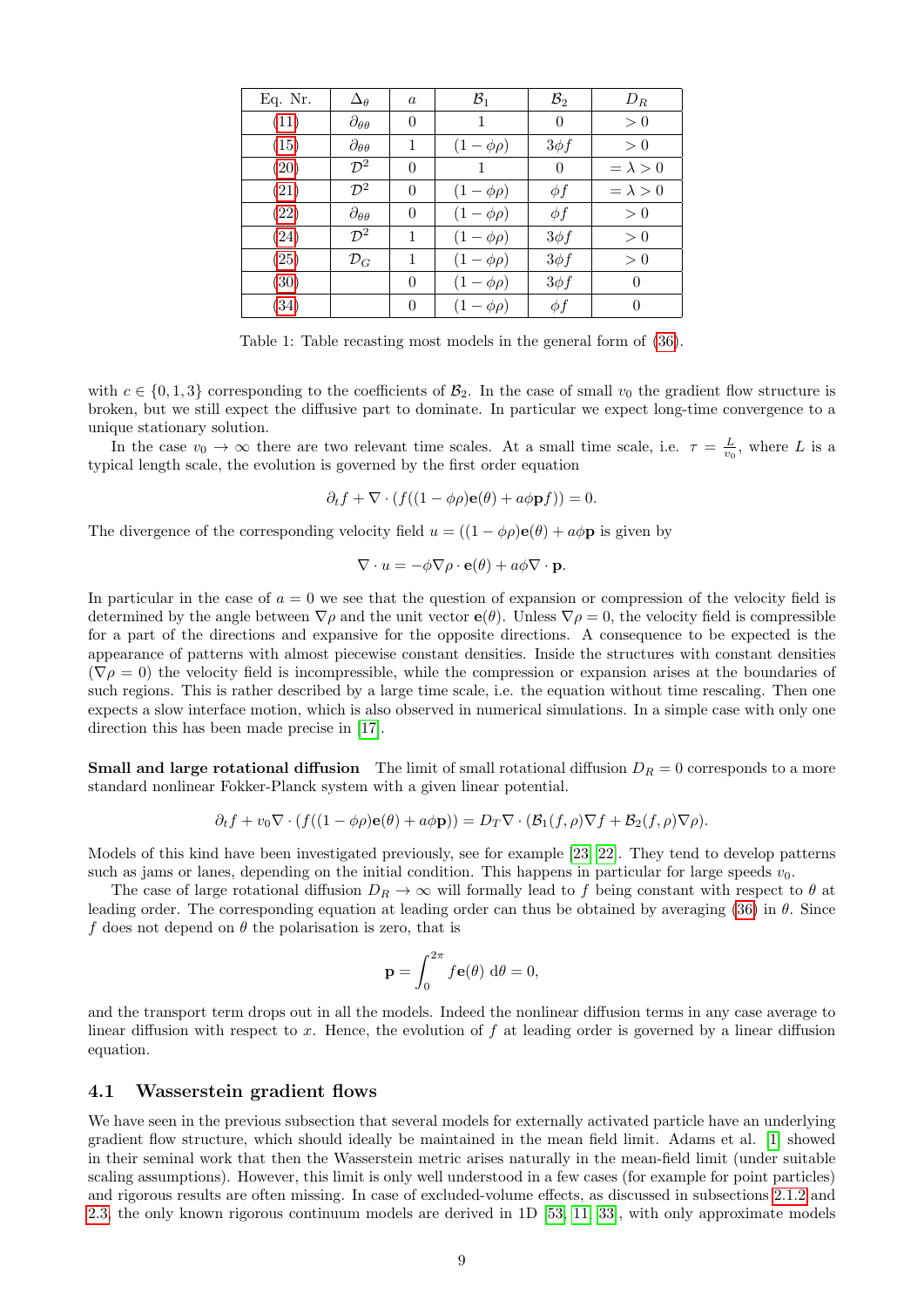for higher space dimension. We will see that these approximate mean-field limits often lack a full gradient flow structure, but are sufficiently close to it. In the following we give a brief overview on how Wasserstein gradient flows and energy dissipation provides useful a-priori estimates that can be used in existence proofs or when studying the long time behaviour of solutions. These techniques are particularly useful for systems with cross diffusion terms, for which standard existence results do not necessarily hold.

We will briefly outline the main ideas for functions  $f = f(\mathbf{x}, \theta, t)$  where  $\theta$  is either continuous or taking discrete values  $\theta_k$  with  $k = 1, \ldots m$ . We say that a mean-field model has a Wasserstein gradient flow structure if it can be written as

<span id="page-9-0"></span>
$$
\partial_t f(\mathbf{x}, \theta, t) = \nabla \cdot (\mathcal{M}(f) \nabla_{\mathbf{x}, \theta} \partial_f \mathcal{E}), \tag{38}
$$

where M is the mobility operator and  $w = \partial_f \mathcal{E}$  the variational derivatives of an entropy/energy functional E with respect to f. Note that for discrete  $\theta_k$ ,  $k = 1, \ldots, m$  the mobility M is a positive definite matrix in  $\mathbb{R}^{m \times m}$  and  $\partial_f \mathcal{E}$  is replaced by the vector  $\partial_{f_k} \mathcal{E}$ . We have seen possible candidates for energies in the previous subsection - the usually comprise negative log entropy terms of the particle distribution and the total density (corresponding to linear and non-linear diffusion) as well as potentials (relating to the operators  $\mathcal{B}_1$  and  $\mathcal{B}_2$ ).

If the system has a Wasserstein gradient flow structure [\(38\)](#page-9-0) then the entropy  $\mathcal E$  changes in time as

$$
\frac{d\mathcal{E}}{dt} = \int_{\Omega} \partial_t f \cdot w \, \mathrm{d}\mathbf{x} = -\int_{\Omega} \bar{\mathcal{M}}(w) |\nabla w|^2 \, \mathrm{d}\mathbf{x},\tag{39}
$$

where  $\overline{\mathcal{M}}$  is the transformed mobility matrix. If  $\overline{\mathcal{M}}$  is positive definite, then the energy is dissipated. In the next subsection we will define an entropy for the general model [\(36\)](#page-7-3) and show that the system is dissipative for several of the operator choices listed in Table [1.](#page-8-0)

Note that these entropy dissipation arguments are mostly restricted to unbounded domains and bounded domains with no-flux or Dirichlet boundary conditions. It is possible to generalise them in the case of nonequilibrium boundary conditions, as such discussed in Section [5,](#page-11-0) but a general theory is not available yet. We will see in the next subsection that entropy dissipation may also hold for systems, which do not have a full gradient flow structure.

Since system [\(38\)](#page-9-0) is dissipative, we expect long time convergence to an equilibrium solution. The respective equilibrium solutions  $f_{\infty}$  to [\(38\)](#page-9-0) then correspond to minimisers of the entropy  $\mathcal{E}$ . To show exponential convergence towards equilibrium it is often helpful to study the evolution of the so-called relative entropy, that is

$$
\mathcal{E}(f, f_{\infty}) := \mathcal{E}(f) - \mathcal{E}(f_{\infty}).
$$

In general one wishes the establish so-called entropy-entropy dissipation inequalities for the relative entropy

$$
\frac{d\mathcal{E}}{dt} \le -c\mathcal{E},
$$

with  $c > 0$ . Then Gronwall's lemma gives desired exponential convergence. This approach is also known as the Bakry-Emery method, see [\[6\]](#page-18-15).

We discussed the challenges in the rigorous derivation of mean-field models in the previous sections and how often only formal or approximate limiting results are available. These approximate mean-field models are often 'close' to a full gradient flow, meaning that they only differ by higher order terms (which were neglected in the approximation). This closeness motivated the definition of so-called asymptotic gradient flow, see [\[15\]](#page-18-10). A dynamical system of the form

$$
\partial_t z = \mathcal{F}(z; \epsilon) \tag{40}
$$

has a an asymptotic gradient flow structure of order k if

$$
\mathcal{F}(z;\epsilon) + \sum_{j=k+1}^{2k} \epsilon^j \mathcal{G}_j(z) = -\mathcal{M}(z;\epsilon) \mathcal{E}'(z,\epsilon),
$$

for some parametric energy functional  $\mathcal{E}$ . For example, [\(30\)](#page-6-2) exhibits a GF structure if the red and blue particles have the same size and diffusivity, but lacks it for differently sized particles (a variation of the model not discussed here). The closeness of AGF to GF can be used to study for example its stationary solutions and the behaviour of solution close to equilibrium, see [\[2,](#page-15-2) [3,](#page-15-3) [15\]](#page-18-10).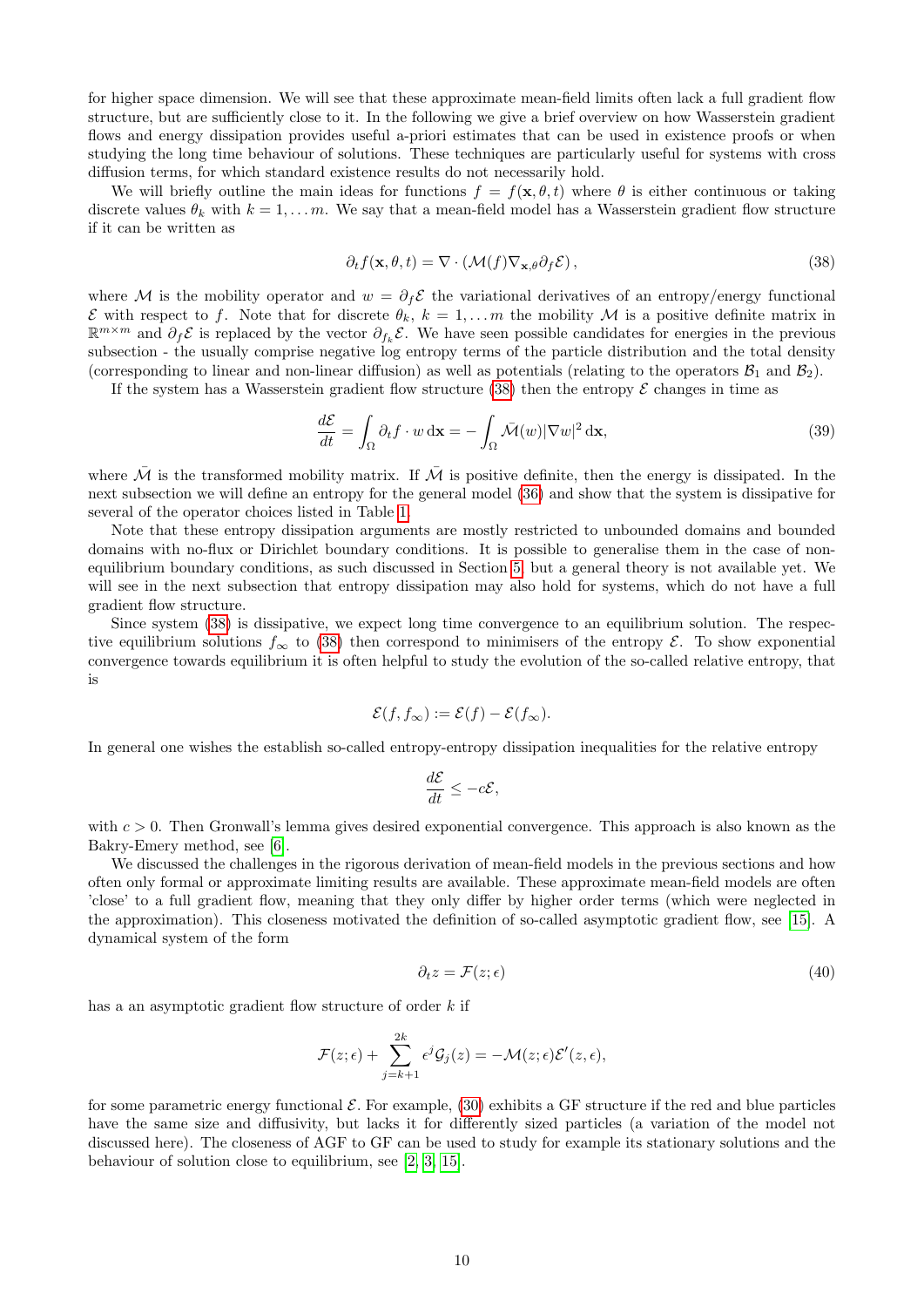### 4.2 Entropy dissipation

Next we investigate the (approximate) dissipation of an appropriate energy for the general formulation [\(36\)](#page-7-3). The considered energy functional is motivated by the entropies of the scaling limits considered before. In particular we consider

$$
\mathcal{E}(f) = \int \int f \log f + V(\mathbf{x}, \theta) f \, d\mathbf{x} \, d\mu(\theta) + c \int (1 - \rho) \log(1 - \rho) \, d\mathbf{x},\tag{41}
$$

for which the models can be formulated as gradient flows in the case  $D_R = 0$  with  $c \in \{0, 1, 3\}$  chosen appropriately. For simplicity we set  $\phi = 1$  as well as  $D_T = 1$  in the following in order to shorten the computations. As before, we interpret integrals in  $\theta$  with respect to the Lebesgue measure for continuum angles and with respect to the discrete measure (sum) in case of a finite number of directions. We recall that the potential  $V$  is given by

$$
V(\mathbf{x}, \theta) = -v_0 \mathbf{e}(\theta) \cdot \mathbf{x} = -v_0 (\cos \theta_k x + \sin \theta_k y).
$$

In the following we provide a formal computation assuming sufficient regularity of all solutions. We have

$$
\frac{d\mathcal{E}}{dt} = \iint \partial_t f(\log f + V - c \log(1 - \rho)) \, d\mathbf{x} \, d\theta
$$
  
= 
$$
- \iint \nabla (\log f + V - c \log(1 - \rho)) (-v_0 (f((1 - \rho)\mathbf{e}(\theta) + a\mathbf{p}f)) + (\mathcal{B}_1(f, \rho)\nabla f + \mathcal{B}_2(f, \rho)\nabla \rho)) \, d\mathbf{x} \, d\theta
$$
  
+ 
$$
D_R \iint (\log f + V - c \log(1 - \rho)) \Delta_\theta f \, d\mathbf{x} \, d\theta
$$

Let us first investigate the last term. Since  $\rho$  is independent of  $\theta$ , we have using the properties of the generalised Laplacian  $\Delta_{\theta}$  with periodic boundary conditions

$$
\int \log(1 - \rho) \Delta_{\theta} f \ d\theta = \log(1 - \rho) \int \Delta_{\theta} f \ d\theta = 0.
$$

Using the fact that  $\Delta_{\theta}e(\theta)$  is uniformly bounded in all cases, we find

$$
\int \int (\log f + V - c \log(1 - \rho)) \Delta_{\theta} f \, d\mathbf{x} \, d\theta = - \int \int \mathcal{F}_{\theta}(f) - v_0 \Delta_{\theta} \mathbf{e}(\theta) \mathbf{x} f \, d\mathbf{x} \, d\theta,
$$
  

$$
\leq C|v_0| \int |x| f \, d\mathbf{x} \, d\theta = C|v_0| \int |x| \rho \, d\mathbf{x},
$$

where  $\mathcal{F}_{\theta}(f) \geq 0$  is the Fisher information with respect to the generalised Laplacian  $\Delta_{\theta}$ 

$$
\mathcal{F}_{\theta}(f) = \begin{cases}\n\frac{|\partial_{\theta}f|^2}{f} & \text{for } \partial_{\theta\theta} \\
\frac{|f_{k+1}-f_k|^2}{M(f_k, f_{k+1})} & \text{for } \mathcal{D}^2 \\
\sum_j \frac{|f_j - f_k|^2}{M(f_j, f_k)} & \text{for } \mathcal{D}_G\n\end{cases}
$$

where

$$
M(f,g) = \frac{f-g}{\log(f) - \log(g)}
$$

is the logarithmic mean.

Now we further investigate the first term for the models with  $a = 0$ , where for appropriate choice of c we can achieve

$$
\int \int \nabla(\log f + V - c \log(1 - \rho)) (v_0 f(1 - \rho) \mathbf{e}(\theta) - (\mathcal{B}_1(f, \rho) \nabla f + \mathcal{B}_2(f, \rho) \nabla \rho)) d\mathbf{x} d\theta
$$
  
= 
$$
- \int \int f(1 - \rho) |\nabla(\log f + V - c \log(1 - \rho))|^2 d\mathbf{x} d\theta \le 0.
$$

Overall we finally find

$$
\frac{d\mathcal{E}}{dt} \leq C \, |v_0| \, \int |\mathbf{x}| \rho \, d\mathbf{x} \leq C \, |v_0| \, \sqrt{\int |\mathbf{x}|^2 \rho \, d\mathbf{x}}.
$$

Thus, the growth of the entropy in time is limited by the second moment. Note that for  $a = 1$  one can employ analogous reasoning to obtain the above negative term. However it is unclear how to control the additional term  $\int \int \nabla (\log f + V - c \log(1 - \rho)) v_0 \mathbf{p} f \, d\mathbf{x} \, d\theta.$ 

The obtained bounds provide useful a-priori estimates, which can be used in existence results and to study the long-time behaviour, see for example [\[20,](#page-18-16) [39\]](#page-19-14).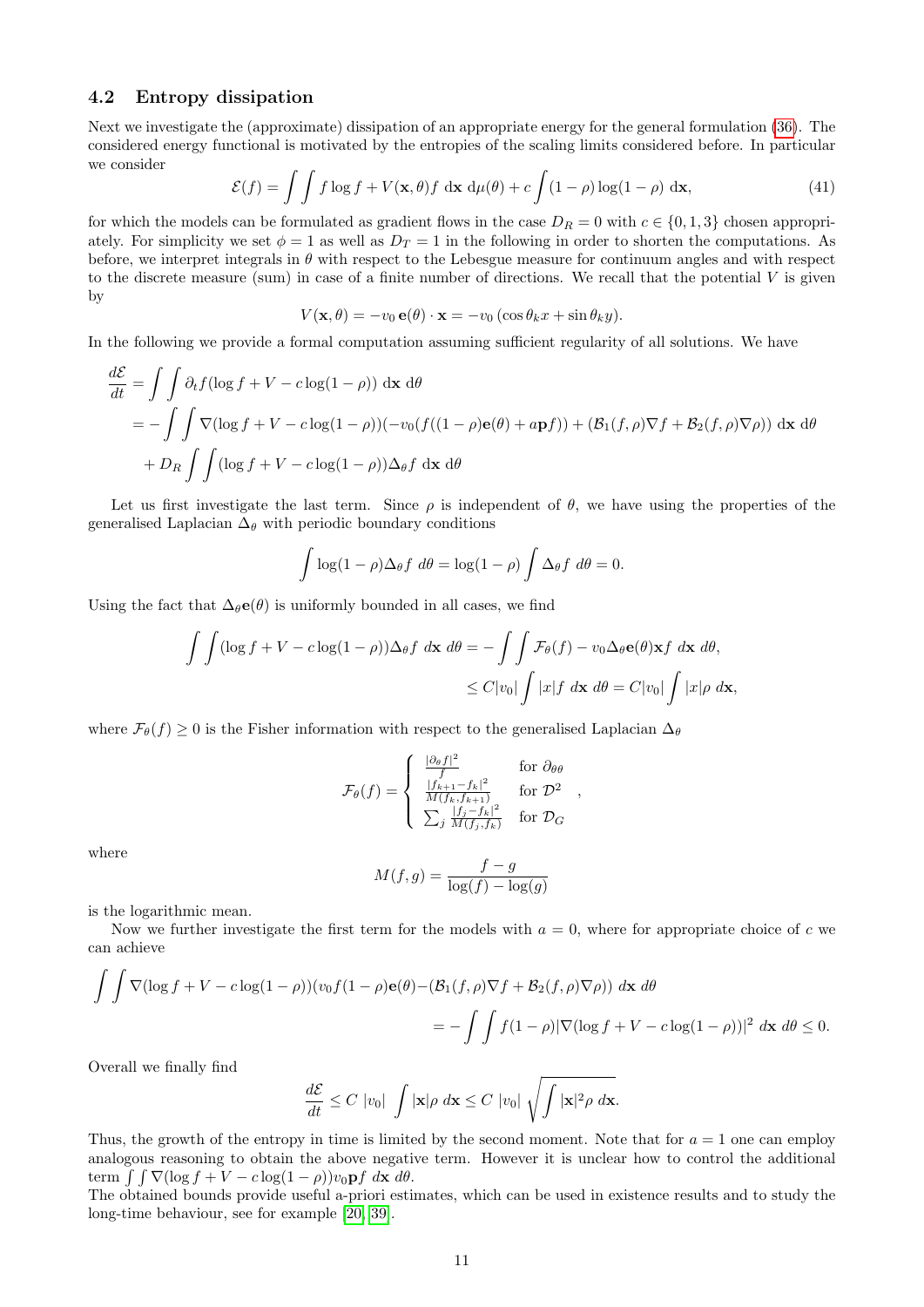## <span id="page-11-0"></span>5 Boundary effects

So far, we have concentrated on the dynamics on domains with periodic boundary conditions, thus neglecting its effects entirely. In the following we will outline how boundaries as well as inflow and outflow conditions can be included in all models on the micro- as well as macroscopic level. We remark that the continuous random walks models are difficult to treat on bounded domains. Thus we only mention a few aspects and comment in more detail on the time-discrete situation which is easier to tackle, see remark [5.1.](#page-12-2)

#### Mass conserving boundary conditions

We first discuss conditions that conserve the total mass, i.e. the number of particles for discrete models, or the integral of the density for continuous ones, in a given domain. In case of the coupled SDE model [\(2\)](#page-1-1), we are interested in conditions that ensure that particles remain inside the domain. Intuitively, particles need to be reflected whenever they hit the boundary. However, as we are dealing with a problem that is continuous in time, we have to ensure that the particle path remains continuous. In his seminal paper [\[57\]](#page-20-5) Skorokhod solved this problem by introducing an additional process that increases whenever the original process hits the boundary, see [\[51\]](#page-19-15) for a detailed discussion. For the microscopic models on a lattice, such boundary conditions correspond to allowing only jumps into domain whenever a particle is located at the boundary. For the macroscopic models, mass conservation corresponds to no-flux boundary conditions that are implemented by setting the normal flux over the boundary to zero, i.e.

<span id="page-11-3"></span><span id="page-11-1"></span>
$$
\mathbf{J} \cdot \mathbf{n} = 0 \text{ a.e. in } \Upsilon \times (0, T), \tag{42}
$$

where, using the general form [\(36\)](#page-7-3), the flux density is given as

$$
\mathbf{J} = v_0(f((1 - \phi \rho)\mathbf{e}(\theta) + a\phi \mathbf{p})) - D_T(\mathcal{B}_1(\rho)\nabla f + \mathcal{B}_2(f)\nabla \rho).
$$
 (43)

#### Flux boundary conditions

Apart from periodic or no-flux boundary conditions, there is also the possibility for boundary conditions that allow for the in- or outflow of particles (mass) via the boundary. Such effects are of particular interest in the context of this chapter, since they yield an active system even if the motion of the particles within the domain is purely passive (i.e. due to diffusion).

For the SDE model [\(2\)](#page-1-1), such boundary conditions correspond to partially reflecting or radiation conditions. Intuitively, once a particle reaches the boundary it is, with a certain probability, either removed or otherwise reflected, see [\[35\]](#page-19-16) and [\[43,](#page-19-17) Section 4]. For the discrete models of section [2.2](#page-4-4) let us consider first the special case of a single species which yields the setting of a asymmetric simple exclusion process (ASEP) with open boundary conditions, the paradigmatic models in non-equilibrium thermodynamics, [\[25\]](#page-18-17). The dynamics of such a process is well understood and can be solved explicitly, [\[29,](#page-18-18) [28\]](#page-18-19) (see also [\[61\]](#page-20-6)). We denote by  $\alpha$  and  $\beta$  the rates by which particles enter (at the left boundary) or exit (at the right boundary) the lattice. Then, the key observation here is that in the steady state, system can be in one of three distinct states, characterised by the value of the one-dimensional current and the density as follows

- low density or influx limited meaning the density takes the value  $\alpha$  and the flux  $\alpha(1-\alpha)$ ; occurs whenever  $\alpha < \min\{\beta, 1/2\}$
- high density or outflux limited meaning density  $1-\beta$  and flux  $\beta(1-\beta)$ ; occurs whenever  $\beta < \min\{\alpha, 1/2\}$
- maximal density or maximal current if the density is  $1/2$  and the flux  $1/4$ ; occurs whenever  $\alpha > 1/2$  and  $\beta > 1/2$ .

A similar behaviour can be verified for the macroscopic, on-lattice model [\(35\)](#page-7-4) (or also [\(19\)](#page-4-5) with  $\lambda = 0$ ) for a single species on the domain  $\Omega = [0, L]$ , which reduces to a single equation for the unknown density r, i.e.

<span id="page-11-2"></span>
$$
\partial_t r + \partial_x j = 0
$$
 with  $j = -D_T \partial_x r + r(1 - r) \partial_x V$ .

We supplement the equation with the flux boundary conditions

$$
-j \cdot n = \alpha(1 - r) \text{ at } x = 0 \text{ and } j \cdot n = \beta r \text{ at } x = L,
$$
\n(44)

see [\[19\]](#page-18-20). Indeed, one can show that for positive  $D_T > 0$ , stationary solutions are close to one of the regimes and as  $D_T \to 0$ , they obtain the exact values for flux and density. Interestingly, for positive  $D_T$  it is possible to enter the maximal current regime for values of  $\alpha$  and  $\beta$  strictly less than 1/2. The long time behaviour of these equations, using entropy–entropy-dissipation inequalities, has been studied in [\[19\]](#page-18-20).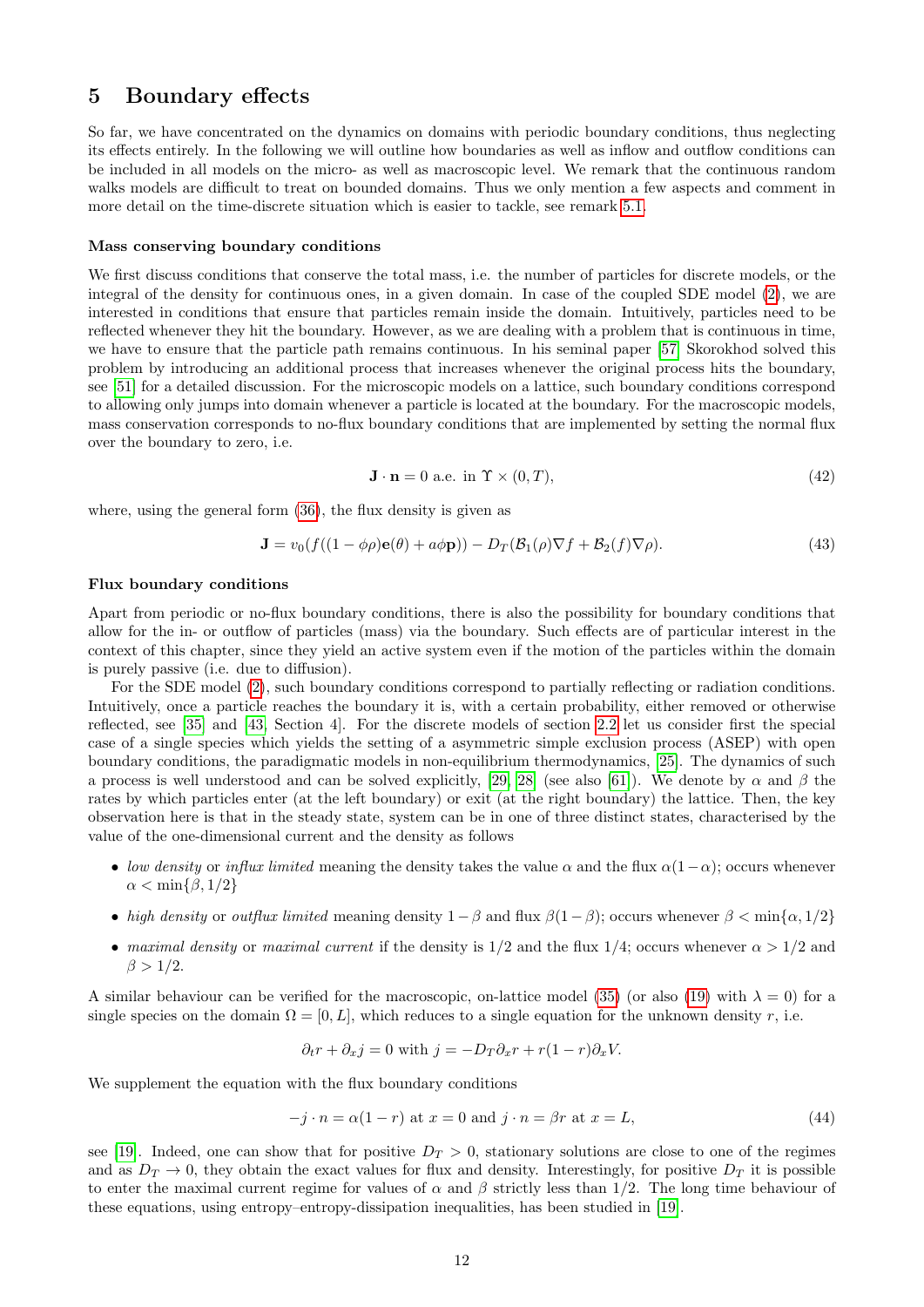For the kinetic models [\(15\)](#page-3-3) and [\(22\)](#page-5-0), a similar condition can be formulated for the unknown quantity f. However, as f depends not only on x and t but also on the angle  $\theta$ , the coefficients may also depend on it. In the most general situation we obtain

<span id="page-12-3"></span>
$$
\mathbf{J} \cdot \mathbf{n} = -\alpha(\theta, \mathbf{n})(1 - \phi \rho) + \beta(\theta, \mathbf{n})f,\tag{45}
$$

with J defined in [\(43\)](#page-11-1). Here, the choice of the functions  $\alpha$  and  $\beta$  is subject to modelling assumptions or properties of microscopic stochastic models for the in- and outflow. Typically one has a separation into inflowand outflow regions, which means that  $\alpha$  is supported on inward pointing directions  $e(\theta \cdot n) > 0$ , while  $\beta$  is supported outward pointing directions  $e(\theta \cdot n) > 0$ .

#### Other boundary conditions

Let us also discuss other types of boundary conditions. Homogeneous Dirichlet boundary conditions can be applied to all types of models: for the SDE [\(2\)](#page-1-1), one has to remove a particle once it reaches the boundary. The same holds for the discrete random walk models. For the macroscopic models, one sets the trace at the boundary to zero. Finally, also mixed boundary conditions are possible, combining the effects described above on different parts of the boundary.

<span id="page-12-2"></span>Remark 5.1 (Boundary conditions for discrete time random walks). We briefly comment on the situation for time-discrete random walks, that is when the SDE [\(2\)](#page-1-1) is replaced by the time-discrete system

$$
\mathbf{X}_{i}(t + \Delta t) = \mathbf{X}_{i}(t) + \Delta t \sqrt{2D_{T}} \zeta_{i} - \Delta t \nabla_{\mathbf{x}_{i}} U + \Delta t v_{0} \mathbf{e}(\Theta_{i}),
$$
\n(46a)

$$
\Theta_i(t + \Delta t) = \Theta_i(t) + \Delta t \sqrt{2D_R \bar{\zeta}_i} - \Delta t \partial_{\theta_i} U,\tag{46b}
$$

for some time step size  $\Delta t > 0$  and where  $\zeta_i, \bar{\zeta}_i$  are normally distributed random variables with zero mean and unit variance. To implement boundary conditions, one has to calculate the probability that  $\mathbf{X}_i(t + \Delta t) \notin \Omega$ (considering also the case that the particles leaves the domain but moves back into it within the time interval  $[t, t + \Delta t]$ , see [\[5\]](#page-18-21) for detailed calculations in the case of pure diffusion. If a particle is found to have left the domain, it can either be removed with probability one (corresponding to homogeneous Dirichlet boundary conditions) or less than one, called a partially reflective boundary condition (corresponding to Robin boundary conditions). In our setting, this probability can depend on the current angle of the particle,  $\Theta_i(t)$ , allowing for additional modelling. It is also possible to add a reservoir of particles at the boundary to implement flux boundary conditions in the spirit of [\(45\)](#page-12-3) by prescribing a probability to enter the domain. In the case of excluded volume, the probability to enter will depend on the number of particles close to the entrance.

## <span id="page-12-0"></span>6 Active crowds in the life and social science

### <span id="page-12-1"></span>6.1 Pedestrian dynamics

A prominent example of active and externally activated dynamics in the context of socio-economic applications is the motion of large pedestrian crowds. There is an extensive literature on mathematical modelling for pedestrians in the physics and the transportation community, which is beyond the scope of this paper. We will therefore review the relevant models in the context of active crowds only and refer for a more comprehensive overview to [\[27,](#page-18-4) [45\]](#page-19-18).

Microscopic models for pedestrian flows Microscopic off-lattice models are the most popular approach in the engineering and transportation research literature. Most software packages and simulations are based on the so called social force model by Helbing [\[37,](#page-19-19) [36\]](#page-19-20). The social force model is a second order SDE model, which does not take the form of active models considered here. However, it is easy to formulate models for pedestrians in the context of active particles satisfying [\(2\)](#page-1-1). For example, assume that all pedestrians move with the same constant speed in a desired direction  $\Theta_d$  avoiding collisions with others. Then their dynamics can be described by the following second order system:

$$
d\mathbf{X}_{i} = -\nabla_{\mathbf{X}_{i}} U dt + v_{0} \frac{e(\Theta_{i}) - \Theta_{d}}{\tau} dt + \sqrt{2D_{T}} d\mathbf{W}_{i}
$$
(47a)

$$
d\Theta_i = -\partial_{\Theta_i} U dt + \sqrt{2D_R} dW_i.
$$
\n(47b)

The potential U takes the form  $(1)$ , where the pairwise interactions u should be related to the likelihood of a collision. One could for example consider

$$
u(|\mathbf{X}_i - \mathbf{X}_j|/\ell, \Theta_i - \Theta_j) = C \frac{\Theta_i - \Theta_j}{|\mathbf{X}_i - \mathbf{X}_j|},
$$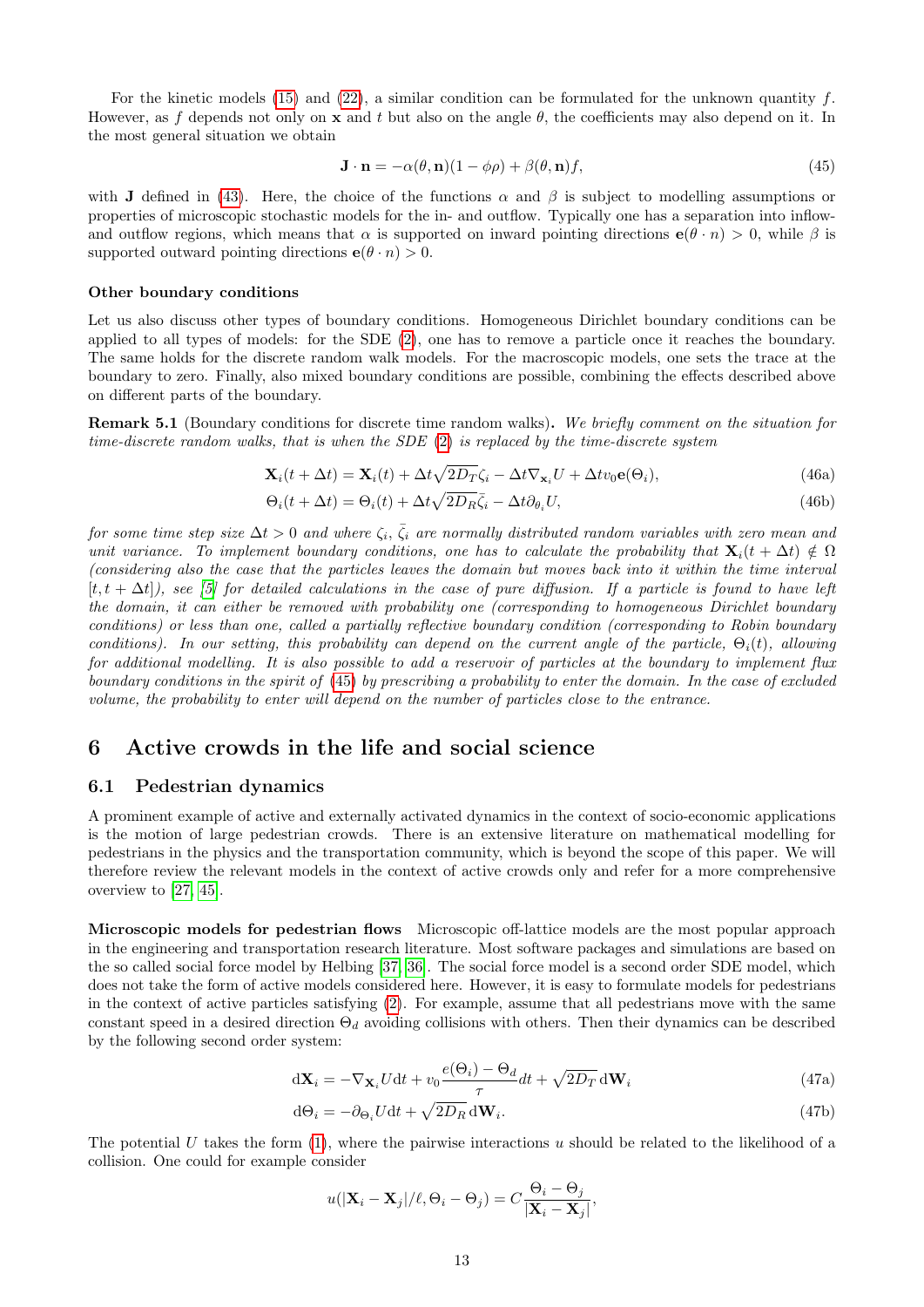where  $C \in \mathbb{R}^+$  and  $\ell$  relates to the personal comfort zone. Another possibility corresponds to a Lennard Jones type potential to model short range repulsion and long range attraction. Another popular microscopic approach are so-called cellular automata, which correspond to the discrete active and externally activated models discussed before. In cellular automata a certain number of pedestrians can occupy discrete lattice sites and individuals move to available (not fully occupied) neighbouring sites, with transition rates. These transition rates may depend on given potentials, as discussed in the previous sections, which relate to the preferred direction.

There is also a large class of microscopic on-lattice models, so called cellular automata, see [\[41\]](#page-19-21), which relate to the microscopic discussed in Section [3.2.](#page-7-5) In cellular automata pedestrians move to neighbouring sites at given rates, if these sites are not already occupied. Their rates often depend on an external given potential, which relates to the desired direction  $\Theta_d$ . Cellular automata often serve as the basis for the macroscopic pedestrian models, which will be discussed in the next paragraph, see for example [\[18,](#page-18-22) [21\]](#page-18-2).

Macroscopic models for pedestrian flows Mean field models derived from microscopic off-lattice approaches have been used successfully to analyse the formation of directional lanes or aggregates in bi-directional pedestrian flows. This segregation behaviour has been observed in many experimental and real-life situations. Several models, which fall into the category of externally activated particles introduced in section [3.2,](#page-7-5) were proposed and investigated in this context. These models take the form  $(35)$ , in which the densities r and b relate to different directions of motion. For example in the case of bi-directional flows in a straight corridor 'red particles' correspond to individuals moving to the right, while blue ones move to the left. We will see in section [7](#page-14-0) that we can observe temporal as well as stationary segregated states. Depending on the initial and inflow conditions directional lanes or jams occur. Then the gradient flow structure can then be used to investigate the stability of stationary states using for example the respective entropy functionals. Due to the segregated structure of stationary solutions, one can also use linear stability analysis around constant steady states to understand for example the formation of lanes, see [\[50\]](#page-19-22).

More pronounced segregated states and lanes can be observed when allowing for side-stepping. In the respective microscopic on lattice models, individuals step aside when approached by a member of the other species. The respective formally derived mean-field model has a perturbed gradient flow structure, which can be used to show existence of solutions, see [\[21\]](#page-18-2). More recently, a model containing both and active and a passive species has been introduced, [\[26\]](#page-18-3)

### <span id="page-13-0"></span>6.2 Transport in biological systems

Another example where active particles play an important role are transport process in biological systems. We will discuss two important types of such processes in the following - chemotaxis and transport in neurons.

#### Chemotaxis

We consider bacteria in a given domain that aim to move along the gradient of a given chemical substance, called chemo-attractant and modelled by a function  $c : \Omega \to \mathbb{R}_+$ . Due to their size, bacteria cannot sense a gradient by, say, comparing the value of  $c$  at their head with that at their tail. Thus, they use a different mechanism based on comparing values of c at different time instances and different points in space, called run-and-tumble. In a first step, they perform a directed motion into a fixed direction (run), then rotate randomly (tumble). These two steps are repeated, however, the probability of tumbling depends on c as follows: If the value of c is decreasing in time, bacteria tumble more frequently as they are not moving up the gradient. If the value of c increased, they turn less often. Roughly speaking, this mechanism reduces the amount of diffusion depending on the gradient of c. Here, we consider a slightly different idea that fits into the hybrid random walk model introduced in [\(23\)](#page-5-2), assuming  $D<sub>T</sub>$  to be small (run) and the rate of change for the angle depends on c. To this end  $\lambda$  is taken different for each angle (thus denoted by  $\lambda_k$ ) and is assumed to depend on the difference of the external signal c at the current and past positions, only. Denoting by  $t_k$ ,  $k = 1, 2, \ldots$  the times at which the angle changes, at time  $t_n$  we have  $\lambda_k = \lambda_k((c(\mathbf{X}_i(t_n)) - c(\mathbf{X}_i(t_{n-1}))$ . Additionally, we introduce a fixed base-line turning frequency  $\bar{\lambda}$ , and consider

$$
\lambda_k = \bar{\lambda} + (c(\mathbf{X}_k(t_{n-1})) - c(\mathbf{X}_k(t_n))),
$$

Now going from discrete to time-continuous jumps, i.e.  $t_n - t_{n-1} \to 0$ , and appropriate rescaling, we obtain via the chain rule

$$
\lambda_k = \bar{\lambda} - \dot{\mathbf{X}}_k \cdot \nabla c(\mathbf{X}_i).
$$

However, due to the stochastic nature of the equation governing the evolution  $\mathbf{X}_k$ , its time derivative is not defined. Thus, as a modelling choice, we replace this velocity vector by  $v_0e(\theta_k)$ , i.e. the direction of the active motion of the respective particle. This is also motivated by the fact that for  $D_T = 0$  and  $U = 0$  in [\(23a\)](#page-5-5), this is exact. We obtain

$$
\lambda_k = \bar{\lambda} - v_0 \mathbf{e}(\theta_k) \cdot \nabla c(\mathbf{X}_i).
$$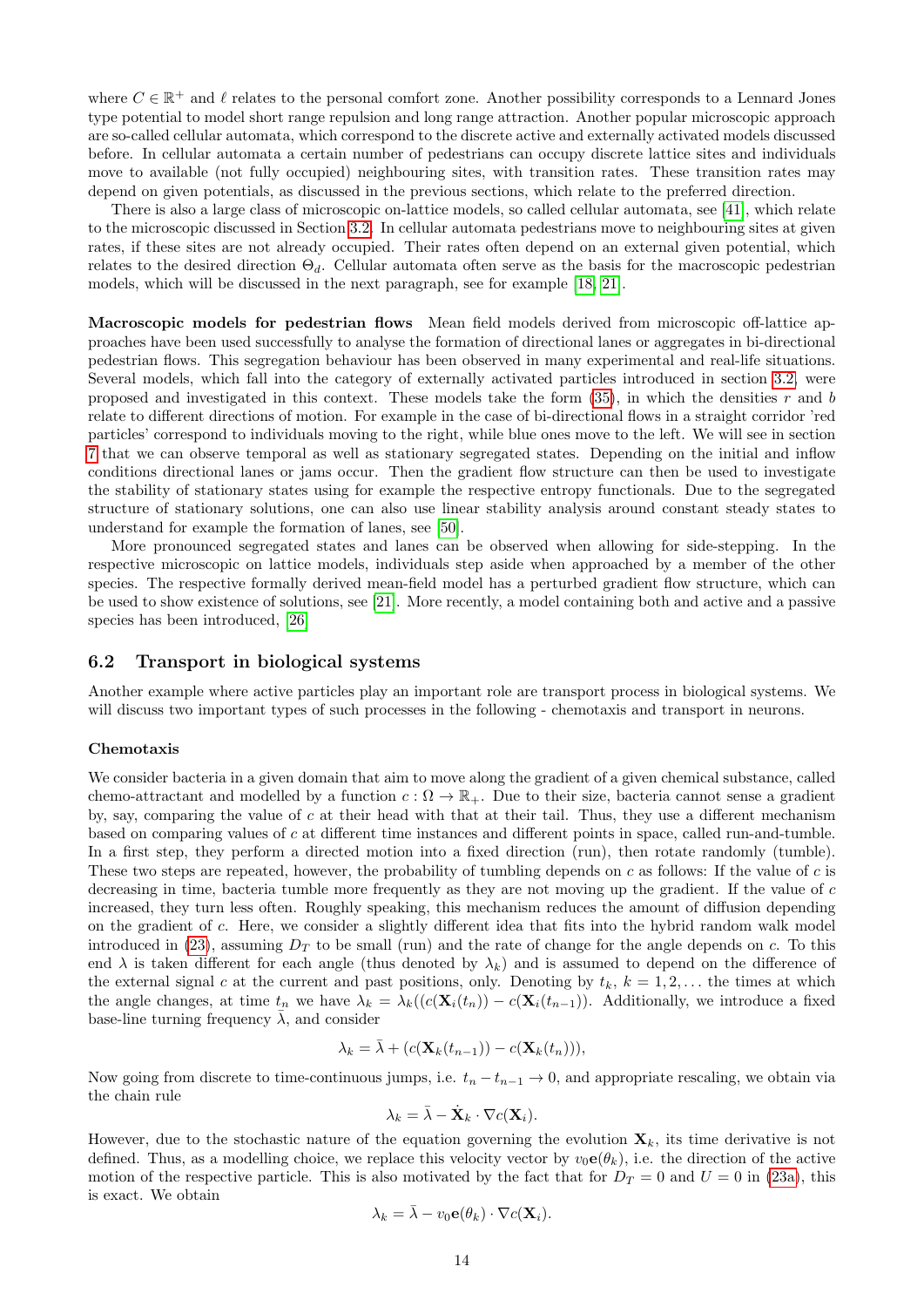In the particular case on one spatial dimension with only two possible angles (denoted by + and −) and for  $v_0 = 1$  this reduces to

$$
\lambda_{\pm}=\bar{\lambda}\mp\partial_{x}c,
$$

which is exactly the model analysed in [\[52\]](#page-19-23). There, it was also shown that using an appropriate parabolic scaling, one can obtain a Chemotaxis-like model with linear transport but non-linear diffusion in the diffusive limit.

#### Transport in neurons

Another interesting example are transport processes within cells and we focus on the example of vesicles in neurons. Vesicles are small bubbles of cell membrane that are produced in the cell body (soma) and are then transported along extensions of the cell called axons. The transport itself is carried out by motor proteins that move along microtubules and are allowed to change their direction of motion. This situation can be modelled using the discrete random walks from section [2.2](#page-4-4) by considering the one-dimensional case which, in the macroscopic limit, yields equations [\(17\)](#page-4-0). Since we are now dealing with two species  $f_-\,$  and  $f_+$ , denoting left- and right-moving complexes, we also have to adopt our boundary conditions as follows: Denoting by  $j_+$ and  $j_$  the respective fluxes,

$$
-j_{+} = \alpha_{+}(1 - \phi \rho), \quad j_{-} = \beta_{-} f_{-} \quad \text{at } x = 0,
$$
  
 $-j_{-} = \alpha_{-}(1 - \phi \rho), \quad j_{+} = \beta_{+} f_{+} \quad \text{at } x = 1.$ 

System [\(17\)](#page-4-0) has, to the best of our knowledge, not yet been considered with these boundary conditions. From an application point of view, it is relevant to study whether these models are able to reproduce the almost uniform distribution of motor complexes observed in experiments, see [\[13,](#page-18-23) [12\]](#page-18-24) for an analysis.

More recently, the influence of transport in developing neurites has been studied in [\[38\]](#page-19-24) with an emphasis on the mechanism that decides which of the growing neurites becomes an axon. To model this situation, the concentration of vesicles at some and growth cones is modelled separately by ordinary differential equations which are connected to to instances of  $(35)$  via flux boundary conditions.

### <span id="page-14-0"></span>7 Numerical simulations

In the following, we present numerical examples in one spatial dimension comparing a subset of models presented above. All simulations are based on a finite element discretisation in space (using P1 elements). The time discretisation is based on the following implicit-explicit (IMEX) scheme

$$
\frac{f^{n+1}-f^n}{\tau}+v_0\nabla\cdot\left(f((1-\phi\rho^n)\mathbf{e}(\theta)+a\phi\mathbf{p}f)\right)=D_T\nabla\cdot\left(\mathcal{B}_1(\rho^n)\nabla f^{n+1}+\mathcal{B}_2(f^n)\nabla\rho^{n+1}\right)+D_R\Delta_\theta f^n,
$$

in which the superscript index n refers to the nth time step, that is  $t^n = n\tau$ ,  $\tau > 0$ . Here transport and rotational diffusion are taken explicitly, while in the diffusive part terms of second order are treated implicitly. Thus, in every time step, a linear system has to be solved. All schemes were implemented using the finite element library NgSolve, see [\[55\]](#page-20-7).

We will illustrate the behaviour of solutions for models [\(19\)](#page-4-5), [\(33\)](#page-6-6), [\(35\)](#page-7-4), in case of in- and outflux [\(44\)](#page-11-2), no-flux  $(42)$  or periodic boundary conditions in case of two species, referred to as red r and blue b particles. We use subscript  $r$  and  $b$ , when referring to their respective in- and outflow rates as well as diffusion coefficients. Note that while for the models [\(21\)](#page-4-2), [\(35\)](#page-7-4), the one-dimensional setting is meaningful, for model [\(33\)](#page-6-6), the simulations are to be understood as two-dimensional but with a potential that is constant in the second dimension. For all simulations, we discretised the unit interval into 150 elements and chose time steps of size  $\tau = 0.01$ .

#### Flux boundary conditions

Figures [1](#page-15-4) and [2](#page-16-0) show density profiles for the respective models at time  $t = 0.5, 2, 3, 30$ . In figure [1,](#page-15-4) we chose rather low rates (in particular below 1/2) and with  $\alpha_r > \beta_r$  as well as  $\alpha_b < \beta_b$  which resulted in species r being in a outflux limited and species  $b$  an influx limited phase. We observe that for these low rates, all models are quite close to one another, yet with different shapes of the boundary layers. Model [\(19\)](#page-4-5), having a linear diffusion term, showing a different slope as [\(35\)](#page-7-4) where cross-diffusion seems to play a role an [\(33\)](#page-6-6) being in between.

In figure [2](#page-16-0) we chose rates above 1/2 to obtain the maximal-current phase. There, interestingly, it turns our that the dynamics of model [\(33\)](#page-6-6) shows a completely different behaviour. This constitutes an interesting starting point for further analytical considerations on the phase behaviour. Figure [3](#page-16-1) displays the evolution of the total mass of the respective species for different in- and outflow rates. We observe that the reaction-diffusion [\(19\)](#page-4-5) and the lattice based cross diffusion system [\(35\)](#page-7-4) show a similar quantitative behaviour in several in- and outflow regimes, while the cross-diffusion system obtained via asymptotic expansion [\(33\)](#page-6-6) behaves only qualitatively similar.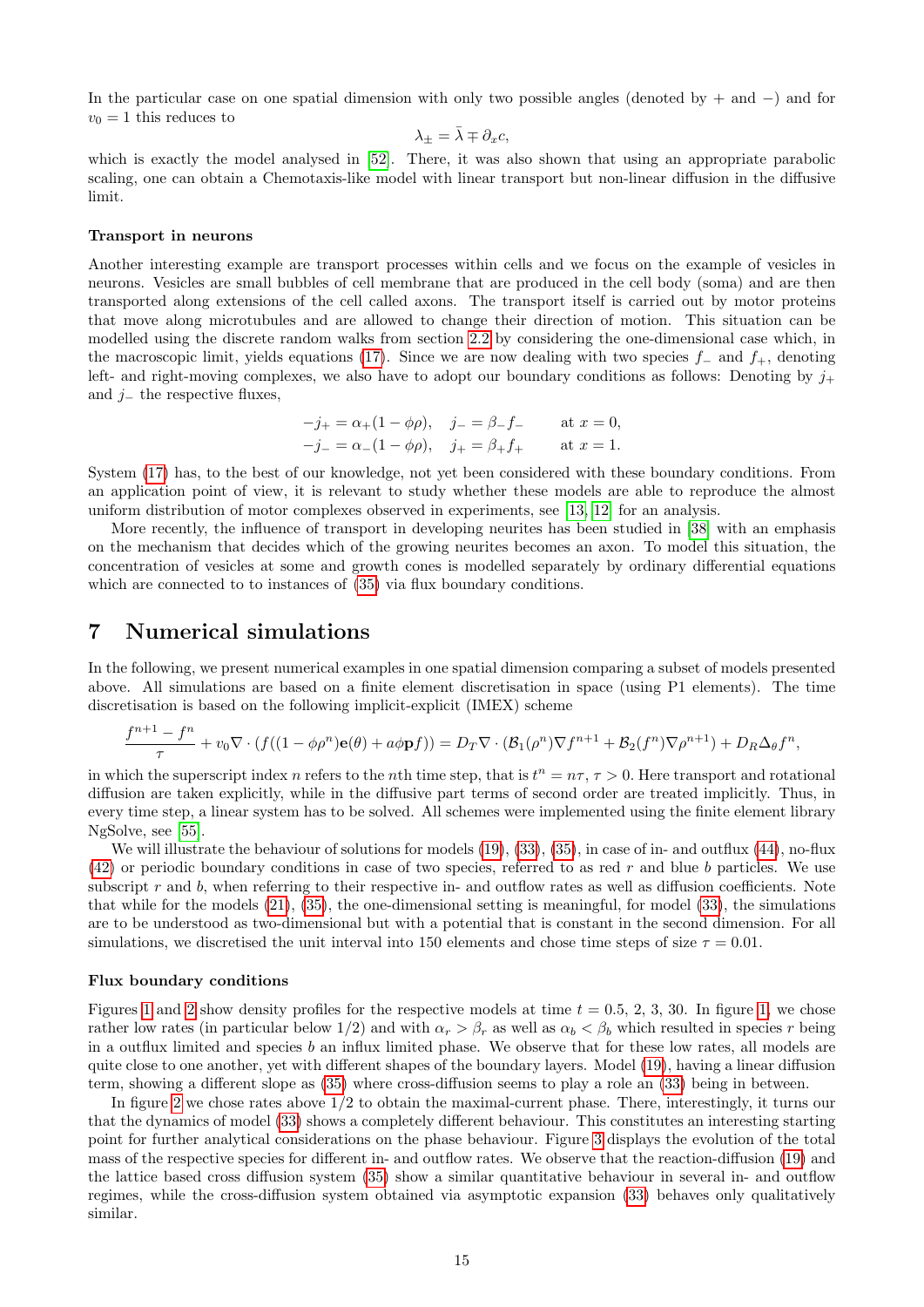

<span id="page-15-4"></span>Figure 1: Flux boundary conditions with:  $\lambda = 0.01$ ,  $D_r = 0.1$ ,  $D_b = 0.1$ ,  $\alpha_r = 0.02$ ,  $\beta_r = 0.01$ ,  $\alpha_b = 0.01$ ,  $\beta_b = 0.01$ 0.02 which yields the influx-limited phase for species  $r$  and outflux-limited for  $b$ .

#### Periodic boundary conditions

For periodic boundary conditions, noting that the velocity is constant, thus periodic, we expect constant stationary solutions whose value is determined by the initial mass. This is indeed observed in figure [4.](#page-17-0) However, for earlier times, their dynamics differs substantially, in particular for [\(35\)](#page-7-4), the influence of cross-diffusion ("jams") is most pronounced.

#### Confining potential

Finally in figure [7,](#page-17-1) we consider the situation of no-flux conditions together with a confining potential  $V(x)$  $(x-\frac{1}{2})^2$ . Here we observe very similar behaviour for all models, probably due to the fact that the transport term dominates the dynamics.

## Acknowledgements

The work of MTW was partly supported by the Austrian Academy of Sciences New Frontier's grant NFG-0001. JFP thanks the DAAD for support via the PPP project 57447206. MBu acknowledges partial financial support by European Union's Horizon 2020 research and innovation programme under the Marie Sklodowska-Curie grant agreement No. 777826 (NoMADS) and the German Science Foundation (DFG) through CRC TR 154 "Mathematical Modelling, Simulation and Optimization using the Example of Gas Networks", Subproject C06. Maria Bruna was partially supported by a Royal Society University Research Fellowship (grant number URF/R1/180040) and a Humboldt Research Fellowship from the Alexander von Humboldt Foundation.

### References

- <span id="page-15-1"></span>[1] S. Adams et al. "From a large-deviations principle to the Wasserstein gradient flow: a new micro-macro passage". In: Communications in Mathematical Physics 307.3 (2011), pp. 791–815.
- <span id="page-15-2"></span>[2] L. Alasio, M. Bruna, and Y. Capdeboscq. "Stability estimates for systems with small cross-diffusion". In: ESAIM: Mathematical Modelling and Numerical Analysis 52.3 (2018), pp. 1109–1135.
- <span id="page-15-3"></span>[3] Alasio, L. et al. "Trend to equilibrium for systems with small cross-diffusion". In: ESAIM: M2AN 54.5  $(2020)$ , pp. 1661–1688. DOI: [10.1051/m2an/2020008](https://doi.org/10.1051/m2an/2020008).
- <span id="page-15-0"></span>[4] L. Ambrosio, N. Gigli, and G. Savaré. *Gradient flows: in metric spaces and in the space of probability* measures. Springer Science & Business Media, 2008.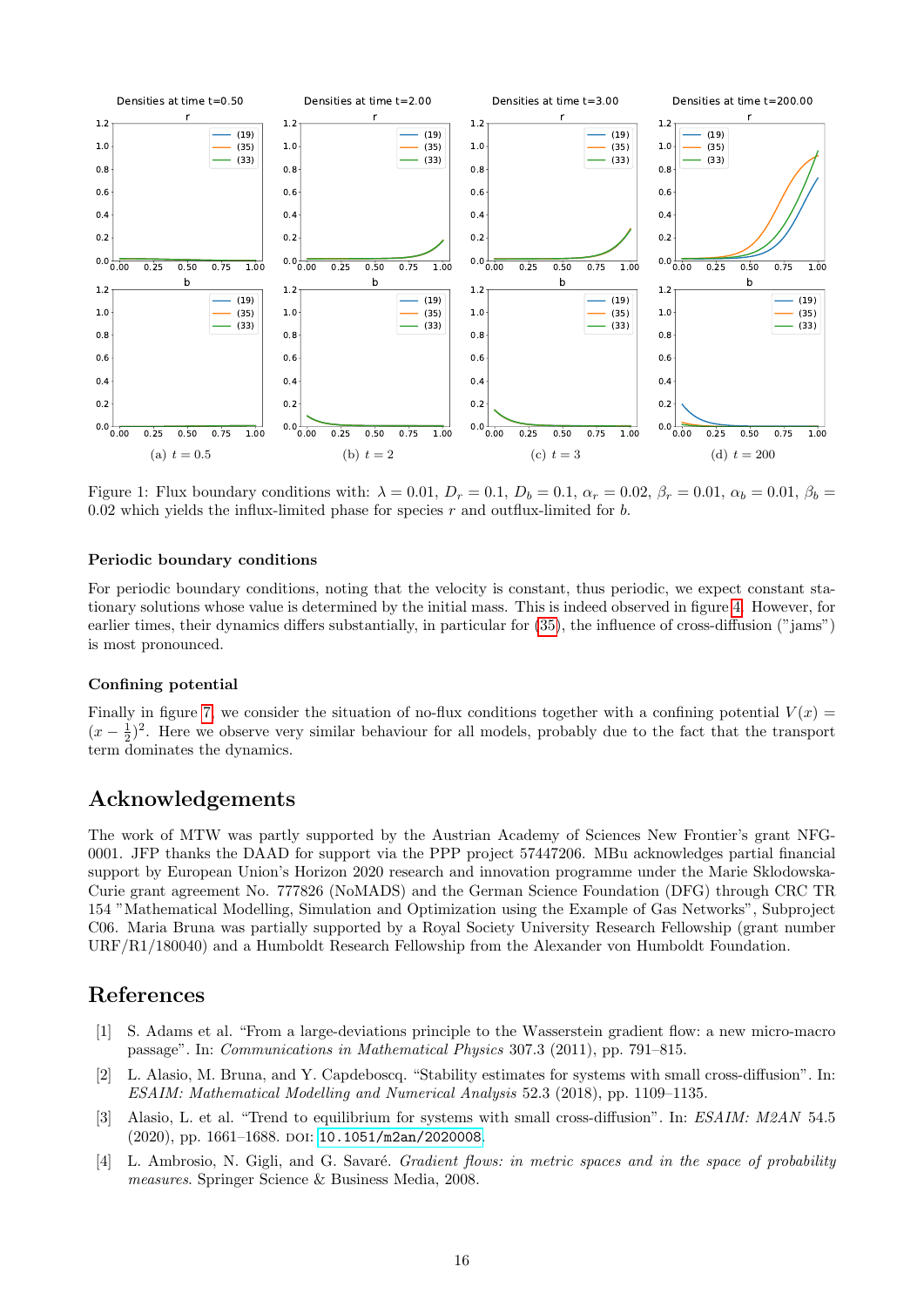

<span id="page-16-0"></span>Figure 2: Flux boundary conditions with:  $\lambda = 0.01$ ,  $D_r = 0.1$ ,  $D_b = 0.1$ ,  $\alpha_r = 0.6$ ,  $\beta_r = 0.8$ ,  $\alpha_b = 0.7$ ,  $\beta_b = 0.9$ which yields the maximal current phase.



<span id="page-16-1"></span>Figure 3: Evolution of the total mass for different flux boundary conditions and with  $D_r = D_b = 0.1$  and  $\lambda = 0.01$  in all cases.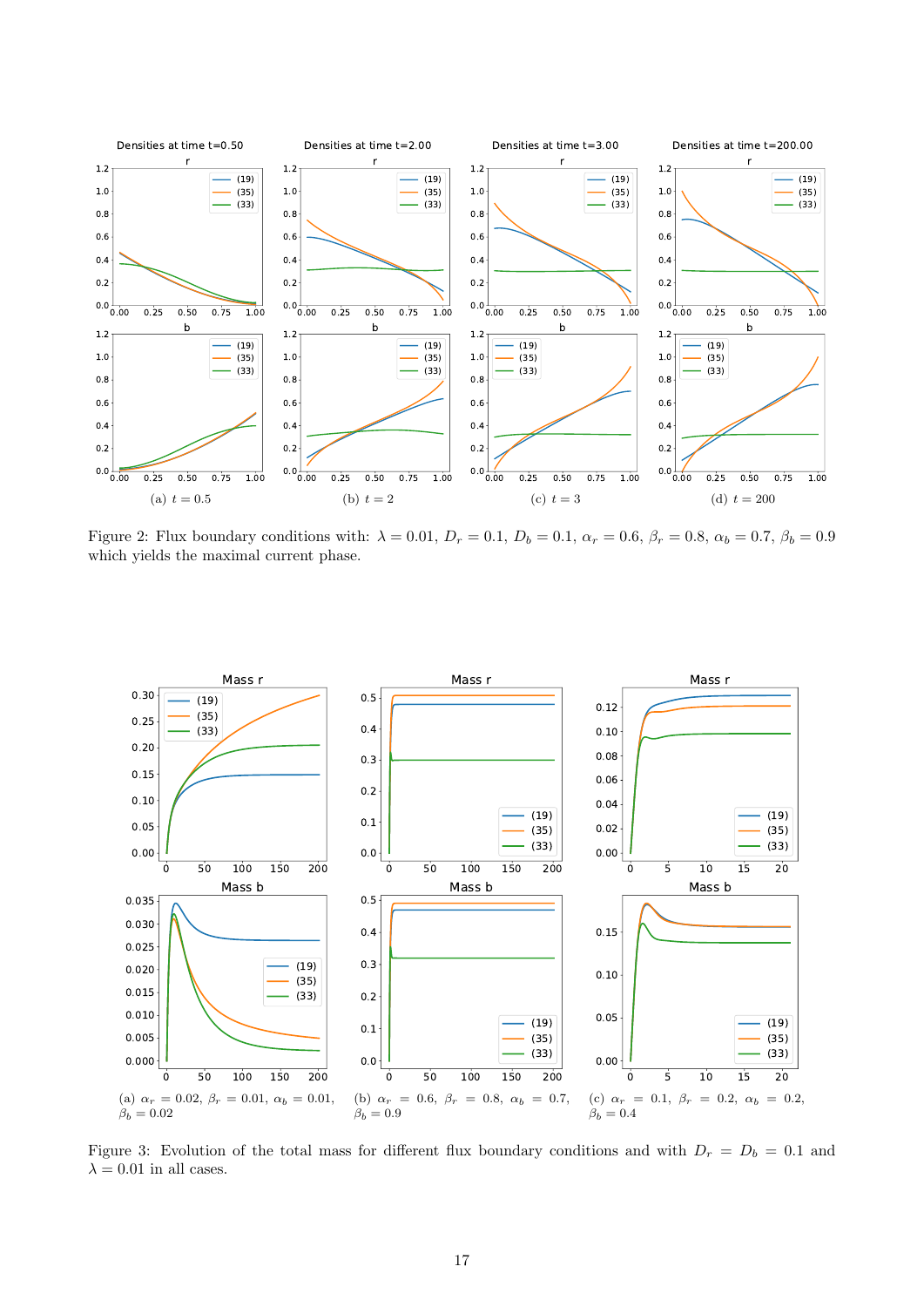

<span id="page-17-0"></span>Figure 4: Periodic boundary conditions with  $D_r = D_b = 0.01$  and  $\lambda = 0.01$ . All models converge to constant stationary solution.



<span id="page-17-1"></span>Figure 5: No flux boundary conditions with  $D_r = D_b = 0.1$ ,  $\lambda = 0.01$  and an confining potential  $V_r = V_b =$  $5(x-0.5)^2$ .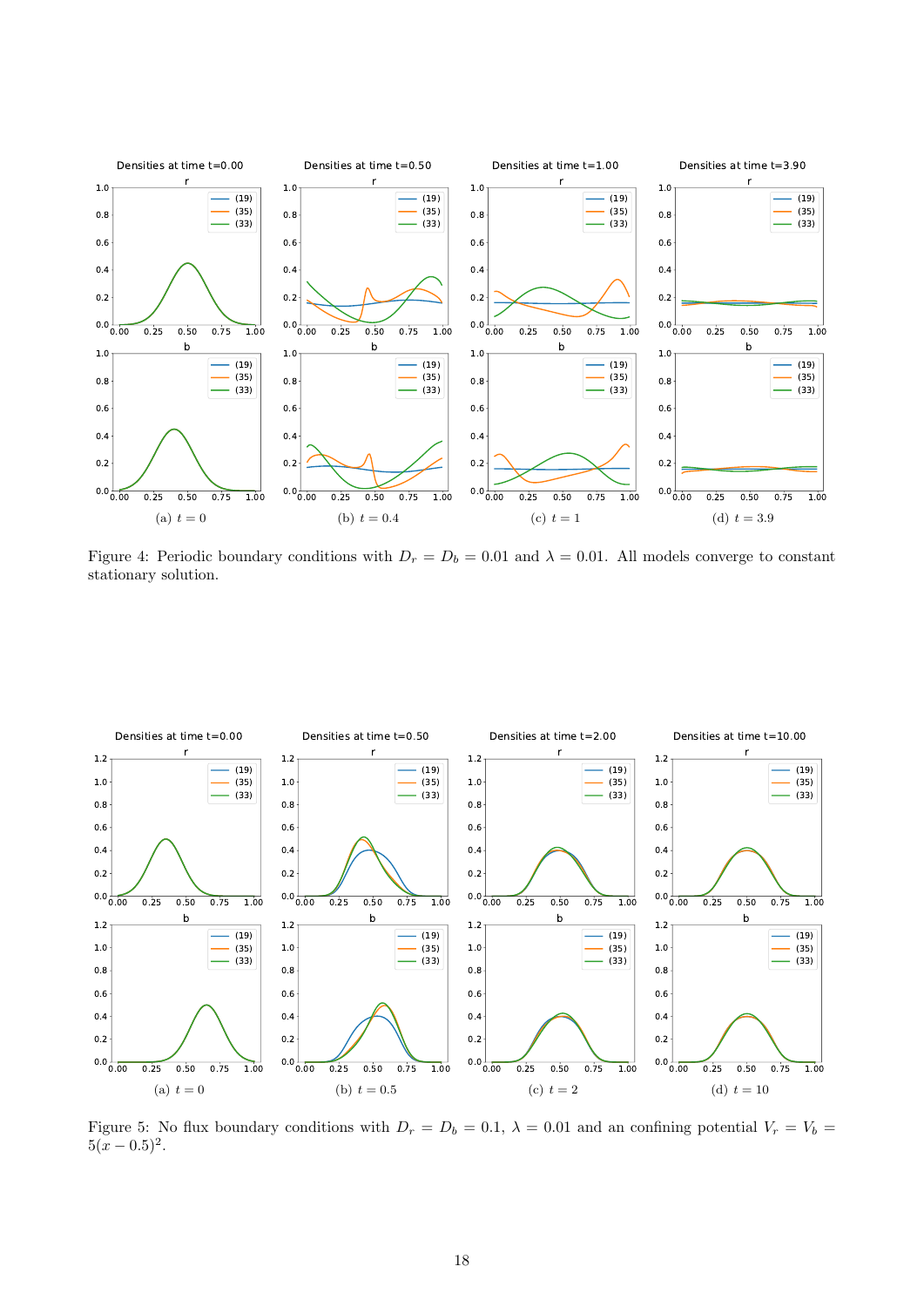- <span id="page-18-21"></span>[5] S.S. Andrews and D. Bray. "Stochastic simulation of chemical reactions with spatial resolution and single molecule detail". In: Physical Biology 1.3 (2004), pp. 137–151.
- <span id="page-18-15"></span>[6] D. Bakry and M. Émery. "Diffusions hypercontractives". In: Séminaire de Probabilités XIX 1983/84. Ed. by Jacques Azéma and Marc Yor. Berlin, Heidelberg: Springer Berlin Heidelberg, 1985, pp. 177–206. ISBN: 978-3-540-39397-9.
- <span id="page-18-0"></span>[7] C. Bechinger et al. "Active particles in complex and crowded environments". In: Reviews of Modern Physics 88.4 (2016), p. 045006.
- <span id="page-18-1"></span>[8] N. Bellomo and A. Bellouquid. "On the modelling of vehicular traffic and crowds by kinetic theory of active particles". In: Mathematical modeling of collective behavior in socio-economic and life sciences. Springer, 2010, pp. 273–296.
- <span id="page-18-8"></span>[9] H. C Berg. Random Walks in Biology. Princeton University Press, 1993.
- <span id="page-18-6"></span>[10] J. Bialké, H. Löwen, and T. Speck. "Microscopic theory for the phase separation of self-propelled repulsive disks". In: EPL 103.3 (Aug. 2013), p. 30008.
- <span id="page-18-14"></span>[11] M. Bodnar and J. J. L. Velazquez. "Derivation of macroscopic equations for individual cell-based models: a formal approach". In: Math. Methods Appl. Sci. 28.15 (2005), pp. 1757–1779. issn: 1099-1476.
- <span id="page-18-24"></span>[12] P. C. Bressloff and B. R. Karamched. "Model of reversible vesicular transport with exclusion". In: Journal of Physics A Mathematical General 49.34, 345602 (2016), p. 345602. doi: [10.1088/1751-8113/49/34/](https://doi.org/10.1088/1751-8113/49/34/345602) [345602](https://doi.org/10.1088/1751-8113/49/34/345602).
- <span id="page-18-23"></span>[13] P. C. Bressloff and E. Levien. "Synaptic Democracy and Vesicular Transport in Axons". In: Phys. Rev. Lett. 114 (16 2015), p. 168101.
- <span id="page-18-9"></span>[14] M. Bruna and S.J. Chapman. "Diffusion of multiple species with excluded-volume effects". In: J. Chem. Phys. 137.20 (Nov. 2012), p. 204116.
- <span id="page-18-10"></span>[15] M. Bruna et al. "Cross-diffusion systems with excluded-volume effects and asymptotic gradient flow structures". In: Journal of Nonlinear Science 27.2 (2017), pp. 687–719.
- <span id="page-18-7"></span>[16] M. Bruna et al. "Phase Separation in Systems of Active Particles: Modelling and Stability analysis". In: arXiv (2021).
- <span id="page-18-12"></span>[17] M. Burger, Y. Dolak-Struss, and C. Schmeiser. "Asymptotic analysis of an advection-dominated chemotaxis model in multiple spatial dimensions". In: Communications in Mathematical Sciences 6.1 (2008), pp. 1–28.
- <span id="page-18-22"></span>[18] M. Burger, P.A. Markowich, and J.-F. Pietschmann. "Continuous limit of a crowd motion and herding model: Analysis and numerical simulations". In: Kinetic & Related Models 4.4 (2011), pp. 1025–1047.
- <span id="page-18-20"></span>[19] M. Burger and J.-F. Pietschmann. "Flow characteristics in a crowded transport model". In: Nonlinearity 29.11 (2016), pp. 3528-3550. DOI: [10.1088/0951-7715/29/11/3528](https://doi.org/10.1088/0951-7715/29/11/3528).
- <span id="page-18-16"></span>[20] M. Burger, B. Schlake, and M.T. Wolfram. "Nonlinear Poisson–Nernst–Planck equations for ion flux through confined geometries". In: Nonlinearity 25.4 (2012), p. 961.
- <span id="page-18-2"></span>[21] M. Burger et al. "Lane Formation by Side-Stepping". In: SIAM Journal on Mathematical Analysis 48.2  $(2016)$ , pp. 981–1005. DOI: [10.1137/15M1033174](https://doi.org/10.1137/15M1033174).
- <span id="page-18-13"></span>[22] M. Burger et al. "Lane Formation by Side-Stepping". In: SIAM Journal on Mathematical Analysis 48.2 (2016), pp. 981–1005.
- <span id="page-18-11"></span>[23] M. Burger et al. "Nonlinear Cross-Diffusion with Size Exclusion". In: SIAM J. Math. Anal. 42.6 (2010), p. 2842.
- <span id="page-18-5"></span>[24] J. A Carrillo et al. "Entropy dissipation methods for degenerate parabolic problems and generalized Sobolev inequalities". In: *Monatshefte für Mathematik* 133.1 (2001), pp. 1–82.
- <span id="page-18-17"></span>[25] T Chou, K Mallick, and RKP Zia. "Non-equilibrium statistical mechanics: from a paradigmatic model to biological transport". In: Reports on progress in physics 74.11 (2011), p. 116601.
- <span id="page-18-3"></span>[26] E. N. M. Cirillo et al. "When diffusion faces drift: Consequences of exclusion processes for bi-directional pedestrian flows". In: Physica D Nonlinear Phenomena 413, 132651 (Dec. 2020), p. 132651.
- <span id="page-18-4"></span>[27] E. Cristiani, B. Piccoli, and A. Tosin. Multiscale modeling of pedestrian dynamics. Vol. 12. Springer, 2014.
- <span id="page-18-19"></span>[28] B. Derrida. "An exactly soluble non-equilibrium system: the asymmetric simple exclusion process". In: Physics Reports 301.1-3 (1998), pp. 65–83.
- <span id="page-18-18"></span>[29] B. Derrida et al. "Exact solution of a 1D asymmetric exclusion model using a matrix formulation". In: Journal of Physics A: Mathematical and General 26.7 (1993), pp. 1493–1517.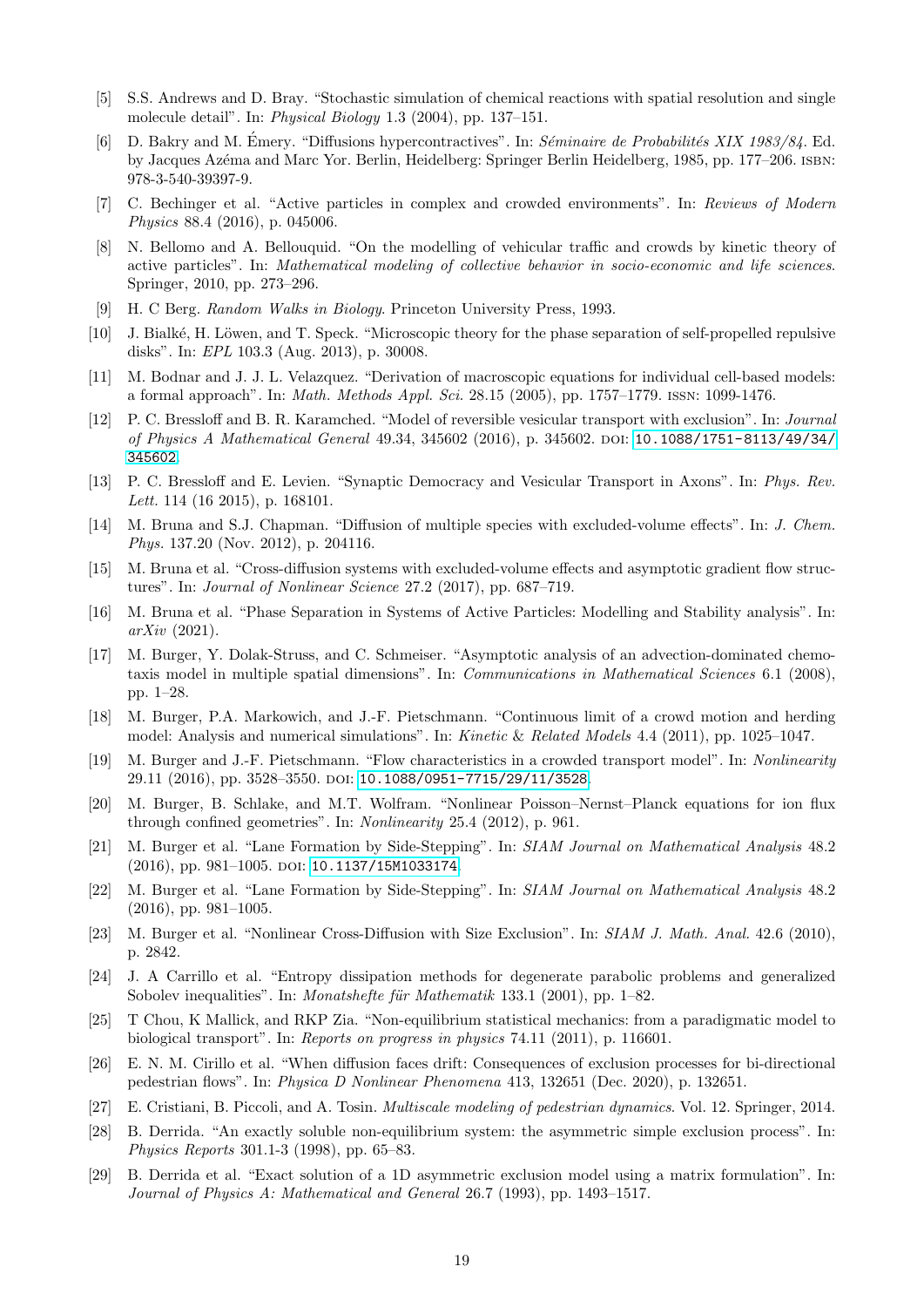- <span id="page-19-0"></span>[30] N Desai and A. M. Ardekani. "Modeling of active swimmer suspensions and their interactions with the environment". In: Soft Matter 13.36 (2017), pp. 6033–6050.
- <span id="page-19-6"></span>[31] K. Elamvazhuthi and S. Berman. "Mean-field models in swarm robotics: A survey". In: Bioinspiration  $\mathcal{B}'$ Biomimetics 15.1 (2019), p. 015001.
- <span id="page-19-1"></span>[32] J. Elgeti, R. G. Winkler, and G. Gompper. "Physics of microswimmers—single particle motion and collective behavior: a review". In: Reports on Progress in Physics 78.5 (2015), p. 056601.
- <span id="page-19-13"></span>[33] N. Gavish, P. Nyquist, and M. Peletier. "Large deviations and gradient flows for the Brownian onedimensional hard-rod system". In: arXiv preprint arXiv:1909.02054 (2019).
- <span id="page-19-2"></span>[34] Roland G Gompper G.and Winkler et al. "The 2020 motile active matter roadmap". In: J. Phys.: Condens. Matter 32.19 (Feb. 2020), p. 193001.
- <span id="page-19-16"></span>[35] D. S. Grebenkov. "Partially reflected Brownian motion: a stochastic approach to transport phenomena". In: Focus on probability theory (2006), pp. 135–169.
- <span id="page-19-20"></span>[36] D. Helbing, I. Farkas, and T. Vicsek. "Simulating dynamical features of escape panic". In: Nature 407.6803 (2000), pp. 487–490.
- <span id="page-19-19"></span>[37] D. Helbing and P. Molnar. "Social force model for pedestrian dynamics". In: Physical Review E 51.5 (1995), p. 4282.
- <span id="page-19-24"></span>[38] I. Humpert et al. "On the Role of Vesicle Transport in Neurite Growth: Modelling and Experiments". In:  $arXiv:1908.02055$  [q-bio] (2019).
- <span id="page-19-14"></span>[39] A. Jüngel. "The boundedness-by-entropy method for cross-diffusion systems". In: Nonlinearity 28.6 (2015), p. 1963.
- <span id="page-19-7"></span>[40] Y.-E. Keta et al. "Collective motion in large deviations of active particles". In: Phys. Rev. E 103.2 (2021), p. 022603.
- <span id="page-19-21"></span>[41] A. Kirchner and A. Schadschneider. "Simulation of evacuation processes using a bionics-inspired cellular automaton model for pedestrian dynamics". In: Physica A: Statistical Mechanics and its Applications 312.1 (2002), pp. 260–276. issn: 0378-4371.
- <span id="page-19-9"></span>[42] M. Kourbane-Houssene et al. "Exact Hydrodynamic Description of Active Lattice Gases". In: Phys. Rev. Lett. 120 (26 2018), p. 268003.
- <span id="page-19-17"></span>[43] P. L. Lions and A. S. Sznitman. "Stochastic differential equations with reflecting boundary conditions". In: Communications on Pure and Applied Mathematics 37.4 (1984), pp. 511–537.
- <span id="page-19-10"></span>[44] J. Maas. "Gradient flows of the entropy for finite Markov chains". In: Journal of Functional Analysis 261.8 (2011), pp. 2250–2292.
- <span id="page-19-18"></span>[45] B. Maury and S. Faure. Crowds in Equations: An Introduction to the Microscopic Modeling of Crowds. World Scientific, 2018.
- <span id="page-19-8"></span>[46] Bertrand Maury et al. "Handling congestion in crowd motion modeling". In: Networks and Heterogeneous Media 6.3 (2011), p. 485.
- <span id="page-19-5"></span>[47] L.G. Nava, R. Großmann, and F. Peruani. "Markovian robots: Minimal navigation strategies for active particles". In: Physical Review E 97.4 (2018), p. 042604.
- <span id="page-19-4"></span>[48] B. J. Nelson, I. K. Kaliakatsos, and J. J. Abbott. "Microrobots for minimally invasive medicine". In: Annual review of biomedical engineering 12 (2010), pp. 55–85.
- <span id="page-19-11"></span>[49] M.A. Peletier et al. "Jump processes as Generalized Gradient Flows". In: (2020). arXiv: [2006 . 10624](https://arxiv.org/abs/2006.10624) [\[math.AP\]](https://arxiv.org/abs/2006.10624).
- <span id="page-19-22"></span>[50] J.-F. Pietschmann and B. Schlake. "Lane formation in a microscopic model and the corresponding partial differential equation". In: 2011 IEEE International Conference on Computer Vision Workshops (ICCV Workshops). IEEE. 2011, pp. 173–179.
- <span id="page-19-15"></span> $[51]$  A. Pilipenko. An introduction to stochastic differential equations with reflection. Vol. 1. Universitätsverlag Potsdam, 2014.
- <span id="page-19-23"></span>[52] T. Ralph, S. W Taylor, and M. Bruna. "One-dimensional model for chemotaxis with hard-core interactions". In: Phys. Rev. E 101.2 (2020), p. 022419.
- <span id="page-19-12"></span>[53] H. Rost. "Diffusion de sphères dures dans la droite réelle: comportement macroscopique et équilibre local". In: Séminaire de Probabilités XVIII 1982/83. Springer, 1984, pp. 127–143.
- <span id="page-19-3"></span>[54] F. Schmidt et al. "Light-controlled assembly of active colloidal molecules". In: The Journal of chemical physics 150.9 (2019), p. 094905.